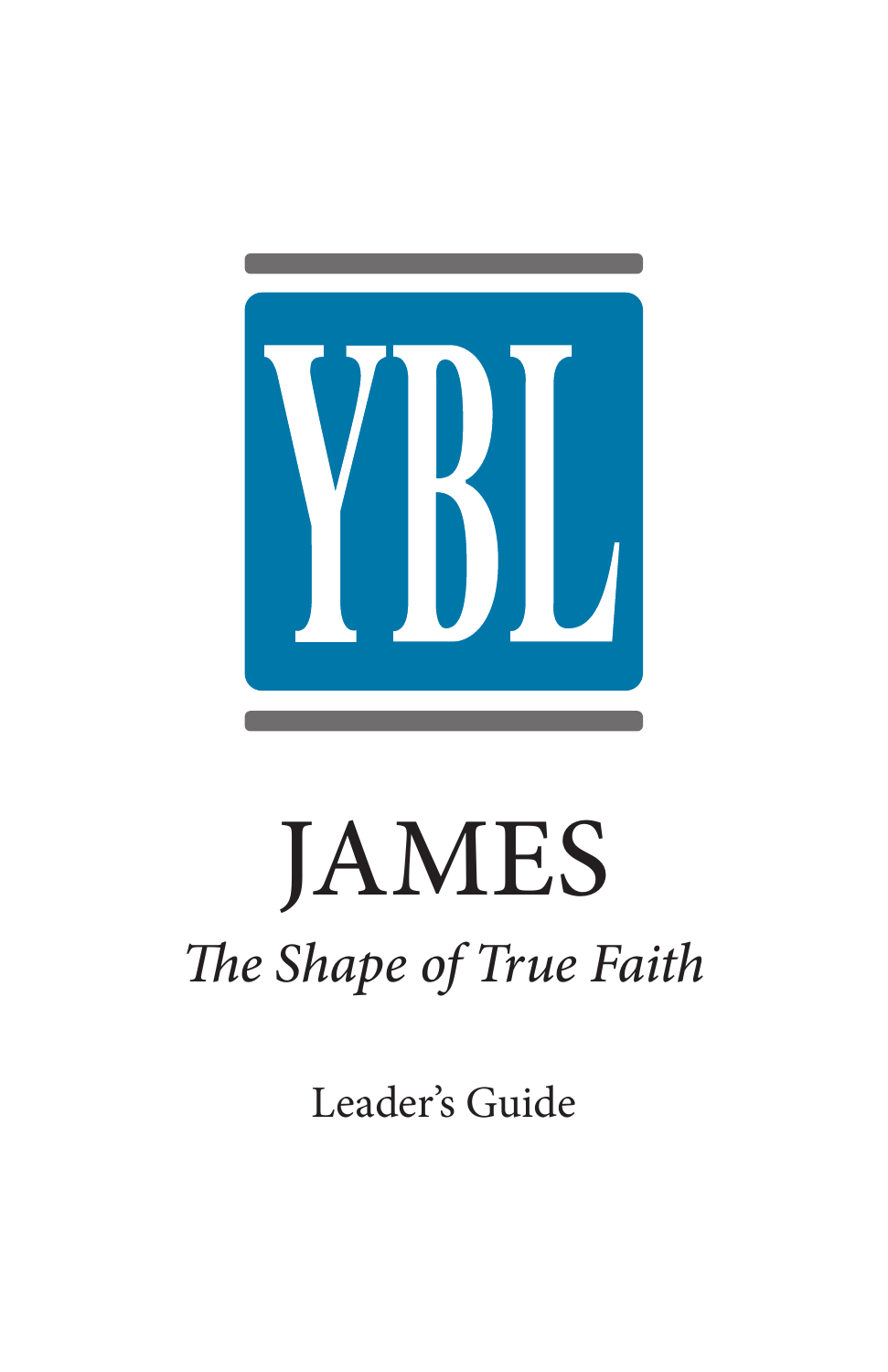## **Young Business Leaders**

**I**n the marketplace, as in all of life, there is never a substitute for *God's Word, Guidance* and *Truth*. In today's world of compromise and mediocrity, it is YBL's desire to help men discover the true standard, one by which we will all be measured. Young Business Leaders helps you discover God's **perspective**, His **power**, His **integrity**, His **truth**.

You may contact **Young Business Leaders** at the following telephone numbers:

|        | Birmingham Office: | $(205)$ 776-5450          |
|--------|--------------------|---------------------------|
| Email: |                    | $rsvp$ (a)ybl.org         |
|        | Huntsville Office: | $(256)$ 882-6003          |
| Email: |                    | bob( <i>a</i> )yblhsv.org |
|        | Jackson Office:    | $(601)$ 957-6860          |
| Email: |                    | jay@ybljackson.org        |

#### **Study Guide Produced by Rob Genin Young Business Leaders**

Home Office: 2310 Briarwood Trace, Birmingham, AL 35243

Huntsville: 1111 Gleneagles Drive, Suite D, Huntsville, AL 35801

Jackson: Highland Village 4500, I-55 North Suite 232, Jackson, MS 39211

www.ybl.org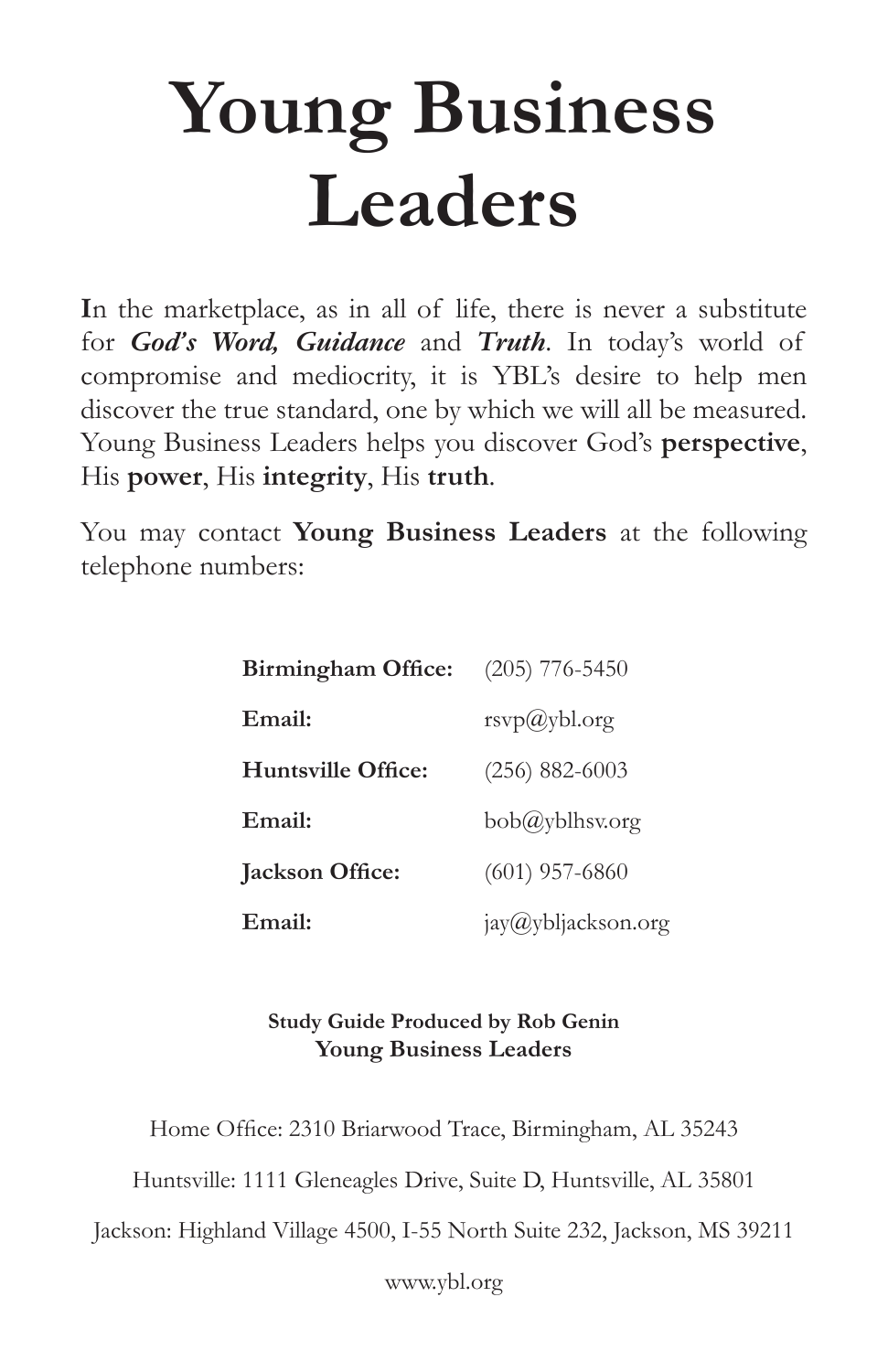## **Table of Contents**

- Lesson 1: Introduction—Why James is so needed today
- Lesson 2: Trials, Perseverance and the Order of Things (1:1-13)
- Lesson 3: Temptation and Obedience (1:14-27)
- Lesson 4: Flee Favoritism (2:1-13)
- Lesson 5: Real Faith has Feet (2:14-26)
- Lesson 6: Controlling our Speech (3:1-12)
- Lesson 7: A Better Way of Wisdom (3:13-18)
- Lesson 8: Dueling Kingdoms The Real Source of Conflict (4:1-12)
- Lesson 9: Plans, Wealth, Patience and Humility (4:13-5:12)
- Lesson 10: The Walk of Faith Together (5:13-5:20)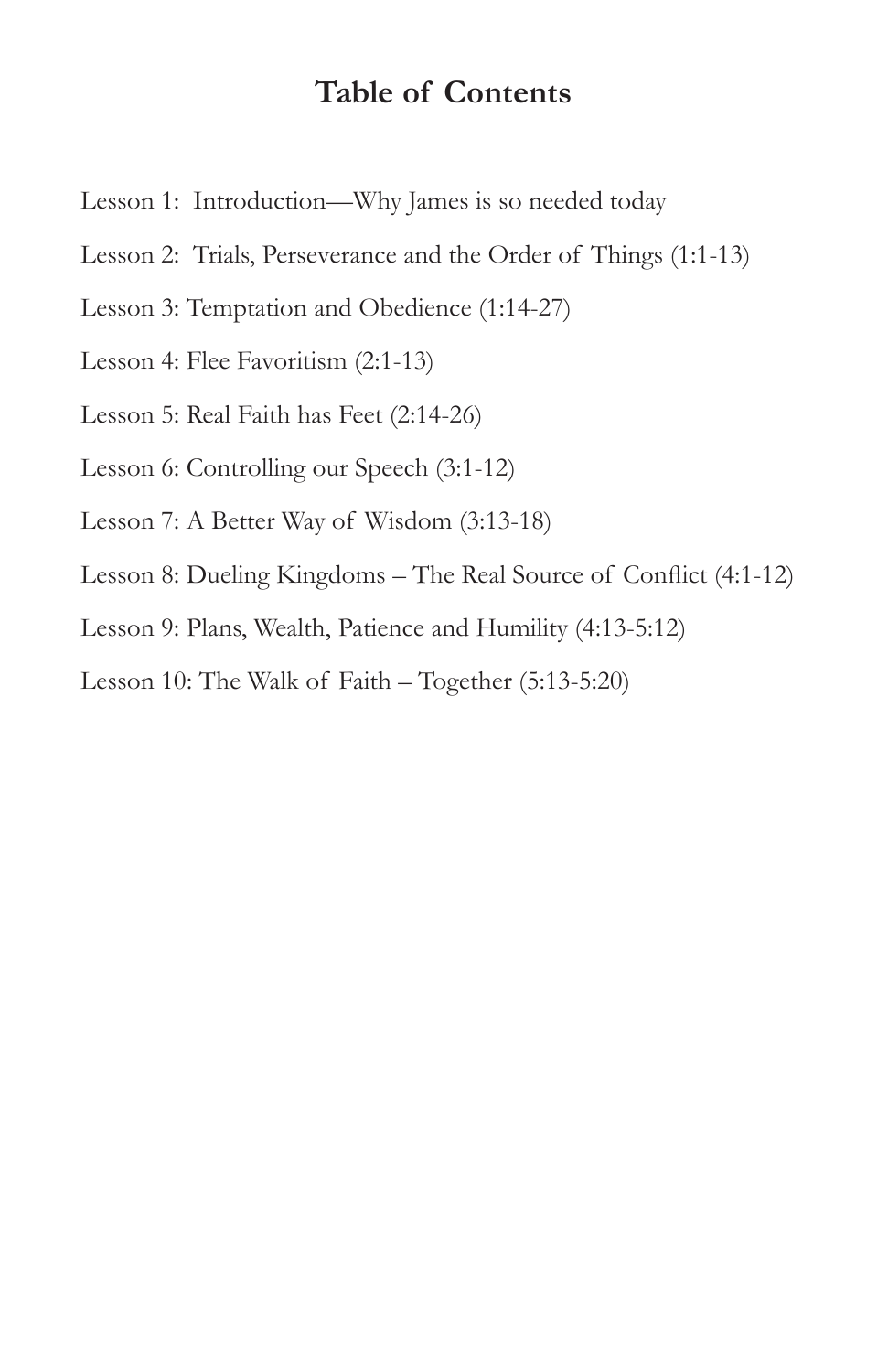#### **Lesson 1 : Introduction** Why the Message of James is so Needed Today

#### **Some Background**

Though we call James a book of the Bible, it is really a short letter. It was likely written only about twenty years after the resurrection of Jesus (approx. 44-49 AD), at a time when Christians all over the Roman Empire were beginning to be persecuted. History and Church tradition attribute this letter to James, who was the half-brother of Jesus and the early leader of the Church at Jerusalem. In the first sentence of the letter (1:1), James identifies his audience as 'the twelve tribes in the Dispersion'. James identifies them as of 'the twelve tribes' of Israel because these believers saw themselves as true Jews. They walked in the path of the Historic Jewish faith, and rightly recognized Jesus as the Messiah (King) who was predicted in the Old Testament (2 Samuel 7:14, Micah 5:2-4, etc). He refers to them as the 'Dispersion' because they were beyond the borders of Israel and scattered all across the Roman Empire. As such, this letter is a sort of 'open letter' to all who believe in Jesus as the King who was to come, and the Savior of the world.

#### **The Situations That Prompted the Writing of James' Letter**

Letters are what we call 'occasional' documents. By that we mean there was a specific set of circumstances or events that prompted the writing of this book. There were several:

**Persecution:** By the time of this writing, Christians had been identified as a separate religious group, distinct from Judaism. This is important because Judaism had a protected status under Roman Law, but Christianity had no such protections. Sporadic and scattered persecution was a cause of concern and uncertainty in the early church. Christians were accused of all manner of mischief. They refused to believe in Roman gods, and Christian practices were misunderstood, such as the LORD's Supper and their fellowship 'love feasts'. The charge of treason was always the most dangerous and potentially fatal, because Christians believed in another King, Jesus. As you can see from the book of Acts, Christians faced hostility from Jewish groups as well as the Roman authorities.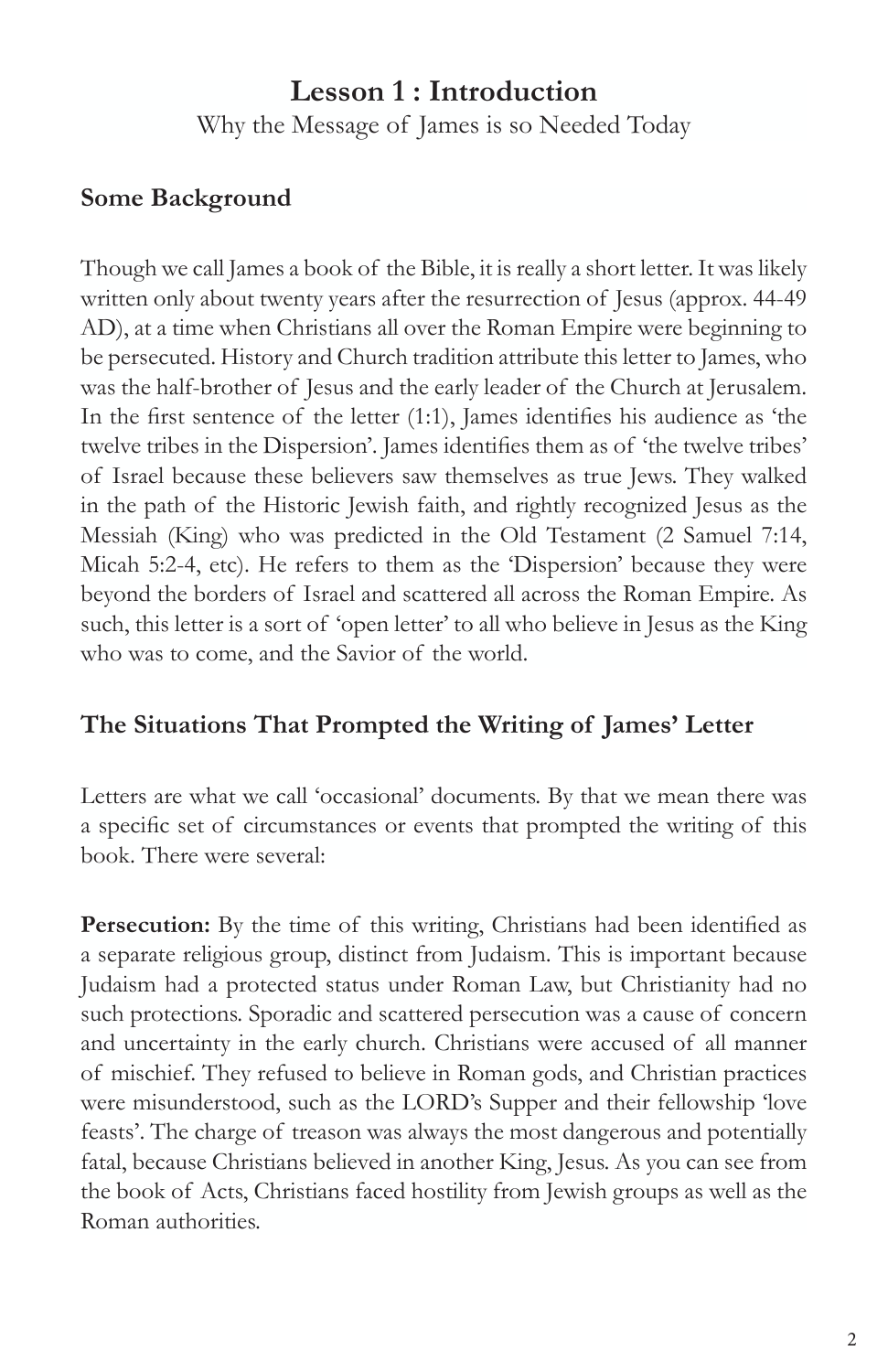James urges his audience to 'count it all joy' as they faced trials (1:2). Such tests would produce perseverance and perfect our character (1:3). He urged them to recognize that God would reward them and would not tempt them to fall (12-13) in their trials. James counsels patience (5:7), that we can be confident in God's final justice, even if for a time injustice holds sway (5:1-6).

**Dissension:** It is clear that there was significant disunity in the churches and groups to which James was writing. Apparently there were many who were putting themselves forward as leaders and teachers (3:1), and the churches were suffering from attitudes of favoritism (2:1), quarrels (4:1), greed and presumption about the future (4:13).

James teaches that typical, worldly attitudes are fruitless and empty. Concerning favoritism toward the the rich, from whom we imagine we might profit, are the very ones who will mistreat us and take from us (2:6-7). Concerning wisdom, the truly wise do not push forward to shout their opinions, but rather demonstrate their wisdom with gentleness and good deeds (3:13).

**Nominalism:** The word 'nominal' means 'in name only'. James was very clearly concerned that many in the churches had professed faith in Jesus, but there was little evidence to support the reality of it (2:14). Many were 'hearers of the Word, but not doers of it' (1:22).

James sought to expose such nominalism as completely different from real faith. James powerfully speaks to the shape of real of faith which results in activity. Such obedient faith is true faith (2:21-22), the way of real wisdom  $(3:13)$ , and the proof of our hope  $(5:11)$ .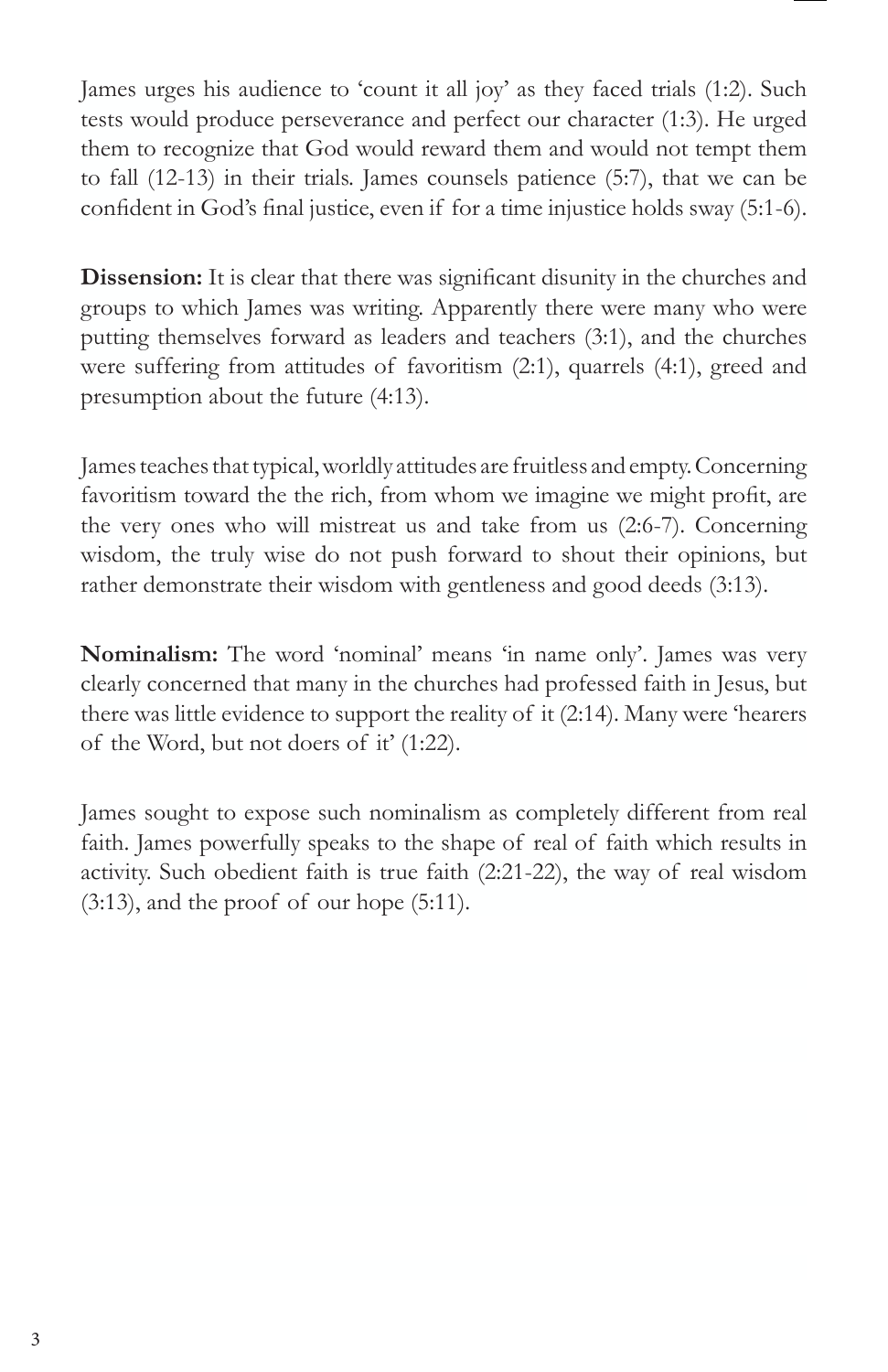#### **Why This Book is so Needed Today**

Clearly, many of the situations which gave rise to the writing of this letter parallel our own experience in the world today. We see persecution, dissension and nominalism all around us. There is growing persecution across the world and increased hostility toward those who hold Christian convictions. We need to take to heart the encouragements of James that such trials produce good fruit of perseverance and patience in our character. The church is riddled with dissension and denominational divisions. We have many who are eager to speak their opinions but fewer who serve in love. We see many nominal believers, who claim to know Jesus, but demonstrate no real evidence beyond the mere claim. Many times we have heard the Word and done nothing about it. This book urges us to 'lean in' to Jesus in obedience!

#### **Questions for Review & Discussion**

1. The author of this book was a son of Mary and Joseph, the halfbrother of Jesus. Does that encourage your faith that Jesus really was who he claimed to be? How so? *If anyone knows our faults, it is our family. James' faith confirms that even Jesus' early life and testimony backed up the church's teaching that Jesus was sinless.*

2. Why did it cause problems for Christianity to be identified separately from Judaism in the Roman Empire? *Because Judaism had a special exemption from Rome. All other people were required to worship Roman gods and the Roman Caesar as a god. This put Christianity under a microscope.*

3. What were the problems which James saw in the Church which prompted this letter? *Persecution, Dissensions, Nominalism*

4. Which of these problems hits home most with you? Why?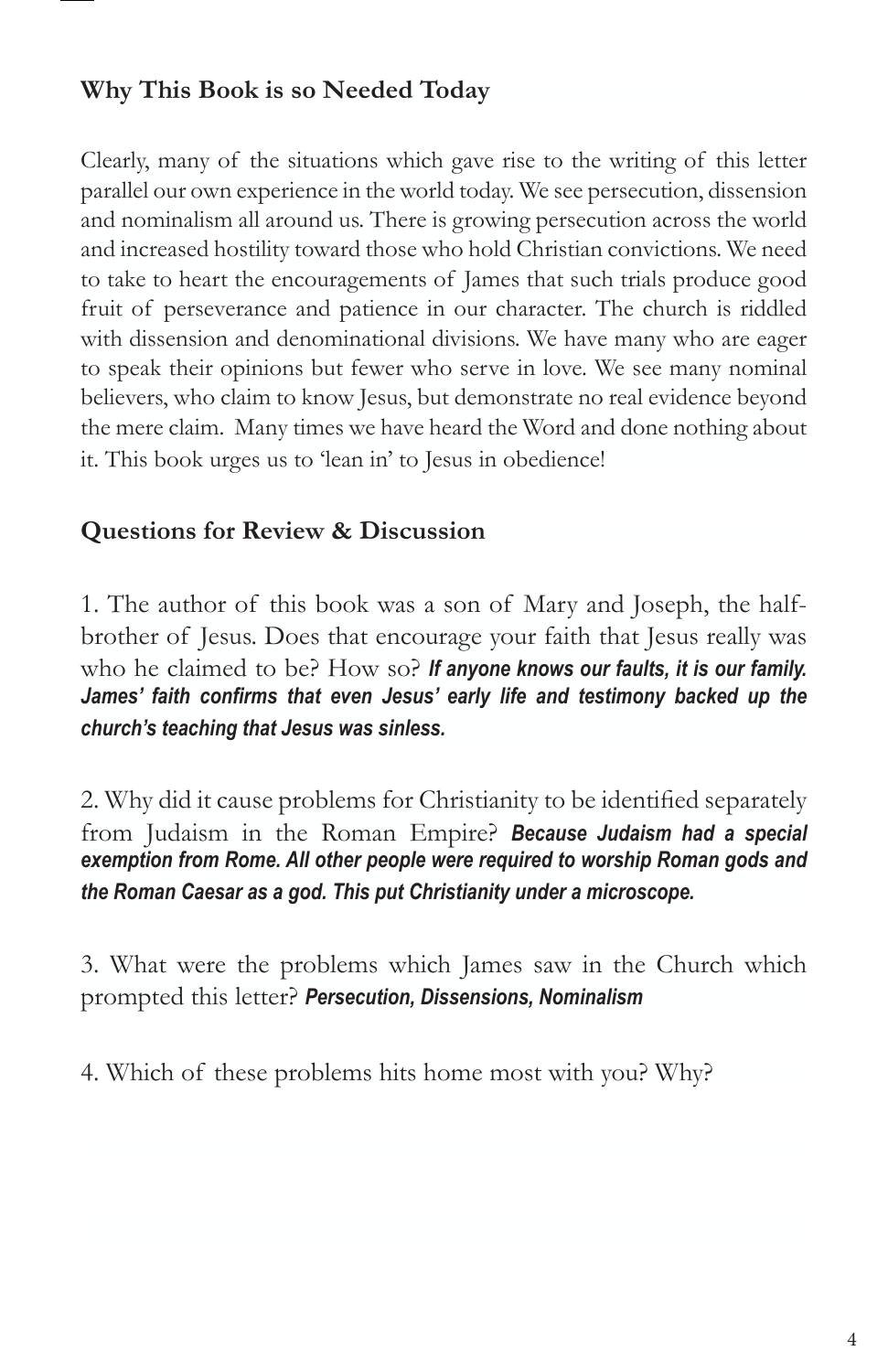## **James: The Shape of True Faith**

Lesson 2: Trials, Perseverance and the Order of Things (1:1-13)

<sup>2</sup> Count it all joy, my brothers, when you meet trials of various kinds,<sup>3</sup> for you know *that the testing of your faith produces steadfastness.4 And let steadfastness have its full effect, that you may be perfect and complete, lacking in nothing.*

*5 If any of you lacks wisdom, let him ask God, who gives generously to all without reproach, and it will be given him. 6 But let him ask in faith, with no doubting, for the one who doubts is like a wave of the sea that is driven and tossed by the wind. 7 For that person must not suppose that he will receive anything from the Lord; 8 he is a double-minded man, unstable in all his ways.*

*9 Let the lowly brother boast in his exaltation, 10 and the rich in his humiliation, because like a flower of the grass<sup>[c]</sup> he will pass away.* <sup>11</sup> For the sun rises with its *scorching heat and withers the grass; its flower falls, and its beauty perishes. So also will the rich man fade away in the midst of his pursuits.*

<sup>12</sup> Blessed is the man who remains steadfast under trial, for when he has stood the *test he will receive the crown of life, which God has promised to those who love him.* 

----James 1:2-12 (ESV)

1. What is our typical response to trials? How does James urge us to respond? Consider 1:3-4. What does James propose to transform our perspective about trials? *Grumbling/Complaining. James says to count it all joy. By itself, that sounds like shallow optimism. Imagine if you were to tell a friend—'I feel sad', and they say, 'Don't feel sad, feel happy!'*

*The key to this is the logic James provides to transform our thinking about trials by focusing our attention on the outcome/fruit. Testing produces steadfastness/ perseverance. He says that when it is fully developed, perseverance completes our character. This is similar to the football coach who said, 'I am going to push you beyond what you thought you could do—so that you can be what you have always wanted to be.'*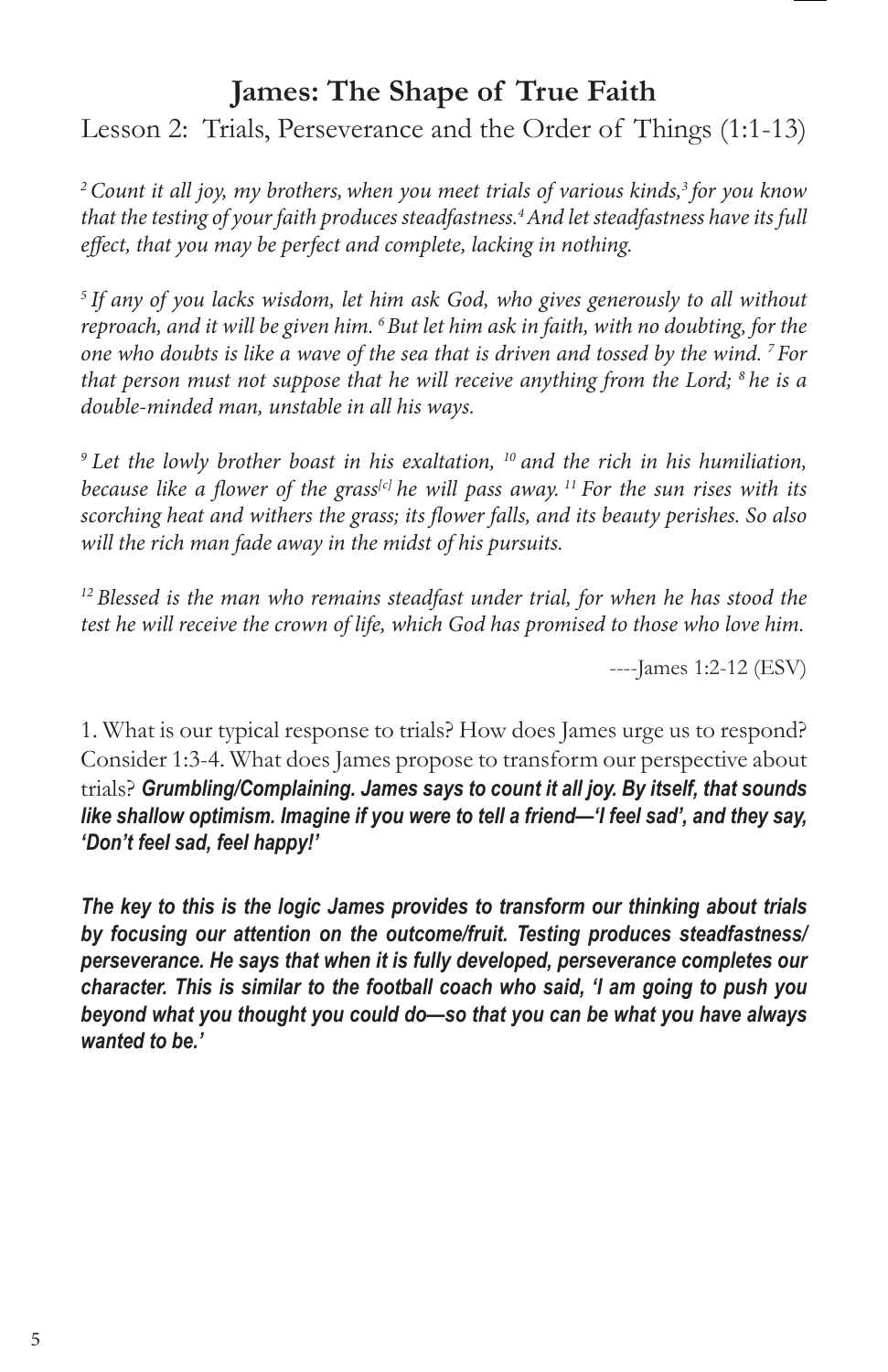2. Look at 1:5. Why does the idea of asking for wisdom come directly after the talk about trials? How does the character of God help us to be bolder in asking Him for wisdom? *It is in our trials that we often wrestle the most with what is the right thing to do. So it would be natural to ask God for wisdom in our decisions, especially when the pain of difficulties intensifies the urgency.James tells us that God gives to all generously and without reproach. Two main anxieties we might have about approaching God is that He would grow tired of us asking and deny our request, or even worse, would shame us for being so foolish and needing help all the time. God is generous. He does not get bothered, busy or weary. He will not shame us for our need or ignorance—just the opposite. God is pleased when we seek Him first and often. He delights to give good gifts to his children.* 

3. See 1:6-8. Why must we ask in faith and not doubt? What does that mean? *This can be difficult, because we all have doubts and fears. We can feel that this will certainly disqualify us from receiving from God any blessing of wisdom. But a totally lack of anxiety is not what James means. The key is in verse 8, where he says the man who asks with doubt is 'a double minded man'. The point is that such a person is hedging their bets, asking God and also making plans in case God doesn't come through. Such hedging of bets is not faith. Faith risks. Faith believes God precisely because we doubt ourselves.*

4. In verses 9-11, James inverts the normal order/perspective on rich and poor. He says the poor should rejoice in their high position, and the rich should rejoice in their low position. A couple questions on this:

A) What makes the position of a person rich in earthly wealth a low position? Consider particularly James' illustration about the flower. *The rich person has a low position because the wealth and influence they have are so temporary. James argues we should feel almost sorry for those whose riches fade away so quickly, like a flower in a field.* 

B) What then makes the position of a poor person a high position? *The poor person has a high position because they will not be subjected to massive losses of wealth and possession when they die. Their possessions are of a more enduring and reliable kind.*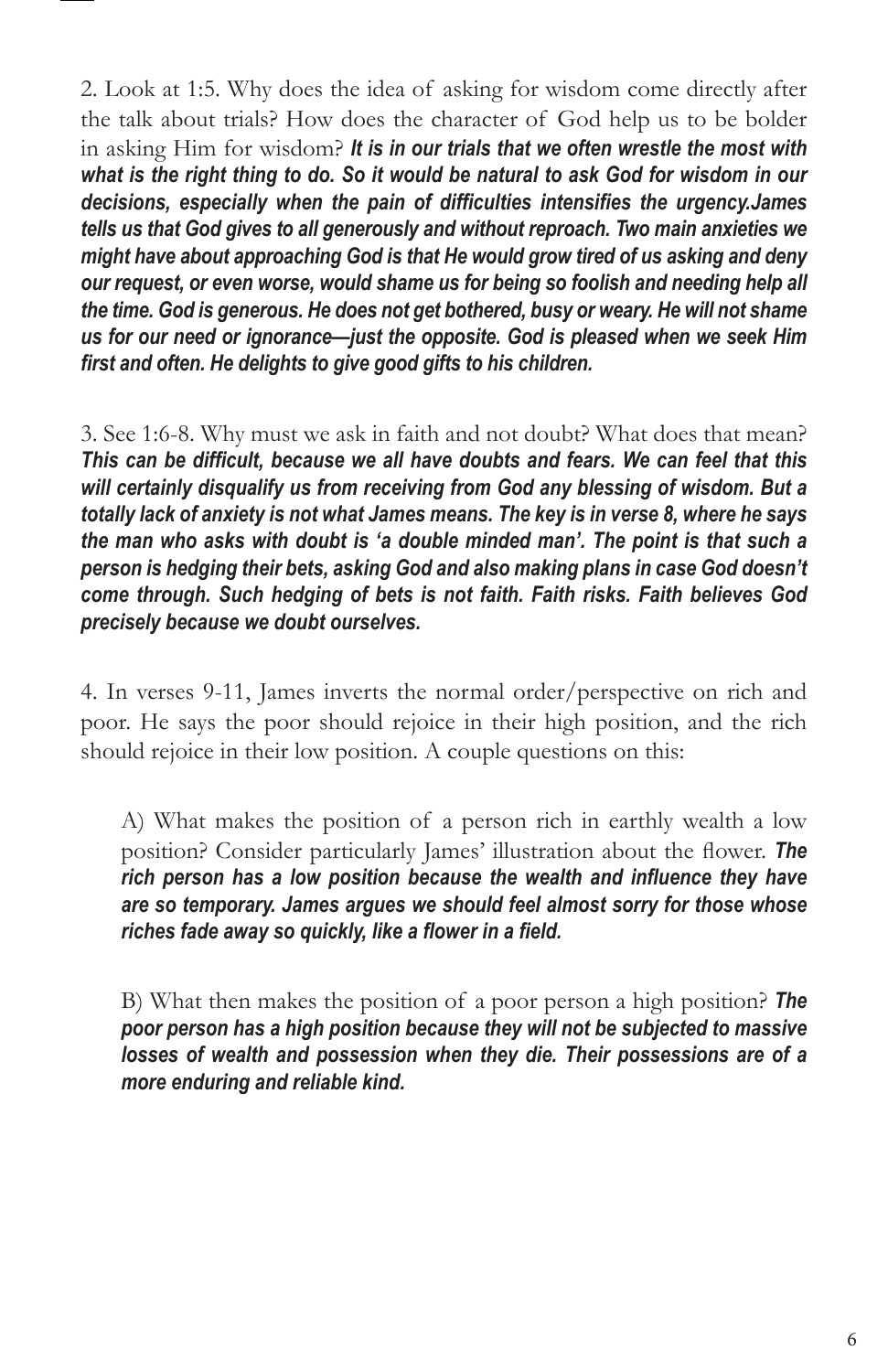Business Block: James 1:9-11 is addressed to Christians. It is possible to be wealthy and a Christian? If God has blessed you with worldly wealth and influence, how should you look at that wealth in order to communicate the right mindset to your family, employees and others? *Christians who are wealthy should hold loosely to their wealth. They should consider their position a low position, having responsibility for so much that will soon perish. They are to be stewards, caring for the resources God has given them with an open hand. Since most of the world fights and claws for wealth and the power it bestows, a Christian who has these things and loves the Eternal Kingdom of God preaches a powerful countermessage to everyone who sees and hears of their conduct.*

5. Look at verse 12. Notice that James speaks again of persevering in trials. He has never really left this theme, but it has continued through all we have looked at. How does verse 12 connect with the previous section (9-11) on rich and poor? How does this help us to count our trials 'all joy'? *In contrast with earthly riches which fade like wildflowers (1:10-11), the one who perseveres under trial will receive the crown of life, which will not perish. This is the greatest blessing and reason to rejoice in trials, because as we pass through them, we know each one brings us closer to a lasting and imperishable reward from God.*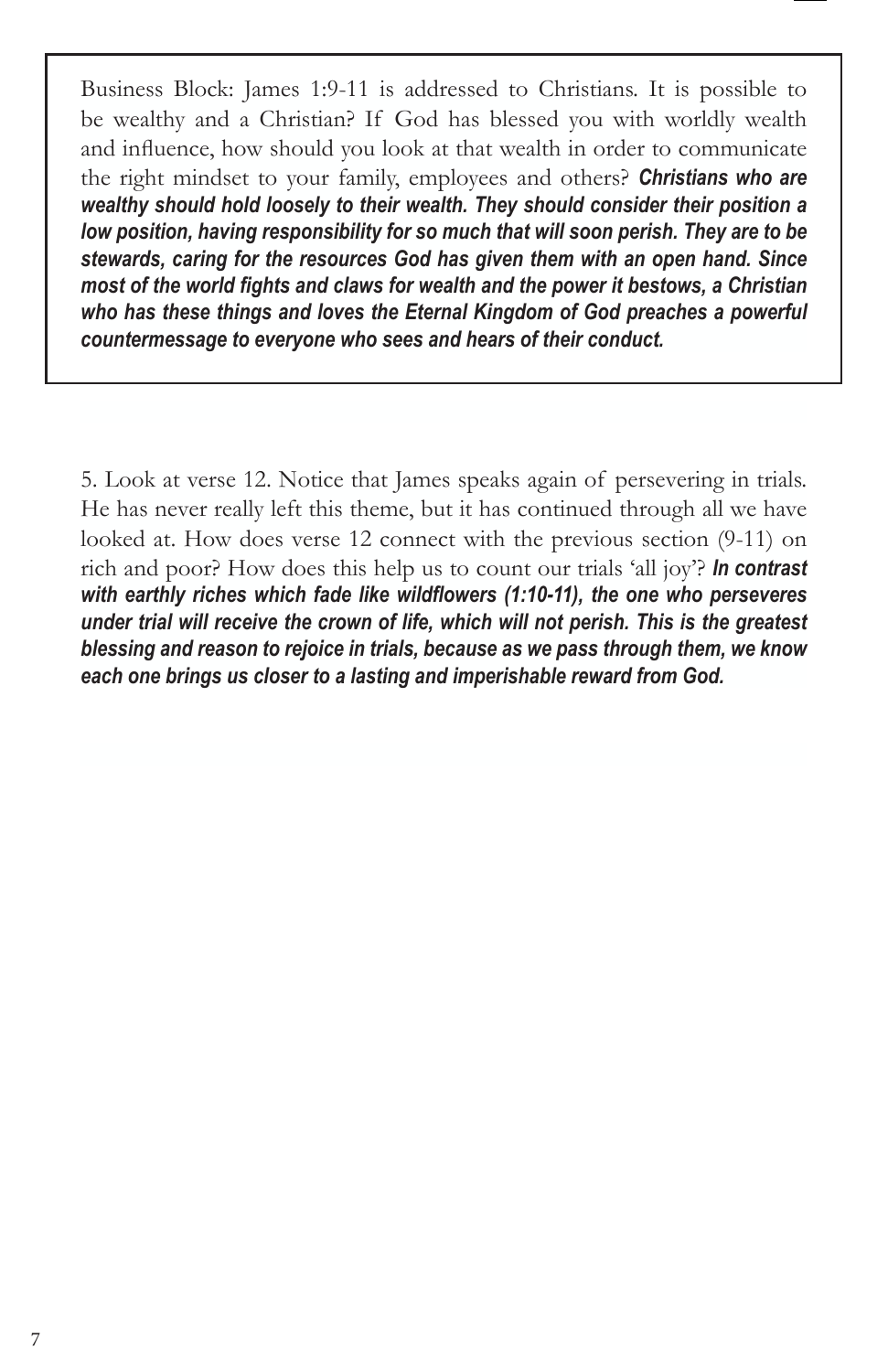## **James: The Shape of True Faith** Lesson 3: Temptation and Obedience (1:14-27)

*13 Let no one say when he is tempted, "I am being tempted by God," for God cannot be tempted with evil, and he himself tempts no one. 14 But each person is tempted when he is lured and enticed by his own desire. 15 Then desire when it has conceived gives birth to sin, and sin when it is fully grown brings forth death.*

*16 Do not be deceived, my beloved brothers. 17 Every good gift and every perfect gift is from above, coming down from the Father of lights, with whom there is no variation or shadow due to change. 18 Of his own will he brought us forth by the word of truth, that we should be a kind of firstfruits of his creatures.*

<sup>19</sup> Know this, my beloved brothers: let every person be quick to hear, slow to *speak, slow to anger; 20 for the anger of man does not produce the righteousness of God. 21 Therefore put away all filthiness and rampant wickedness and receive with meekness the implanted word, which is able to save your souls.*

<sup>22</sup> But be doers of the word, and not hearers only, deceiving yourselves.<sup>23</sup> For if anyone *is a hearer of the word and not a doer, he is like a man who looks intently at his natural face in a mirror. 24 For he looks at himself and goes away and at once forgets what he was like. 25 But the one who looks into the perfect law, the law of liberty, and perseveres, being no hearer who forgets but a doer who acts, he will be blessed in his doing.*

*26 If anyone thinks he is religious and does not bridle his tongue but deceives his heart, this person's religion is worthless. 27 Religion that is pure and undefiled before God the Father is this: to visit orphans and widows in their affliction, and to keep oneself unstained from the world.*

--James 1:13-27 (ESV)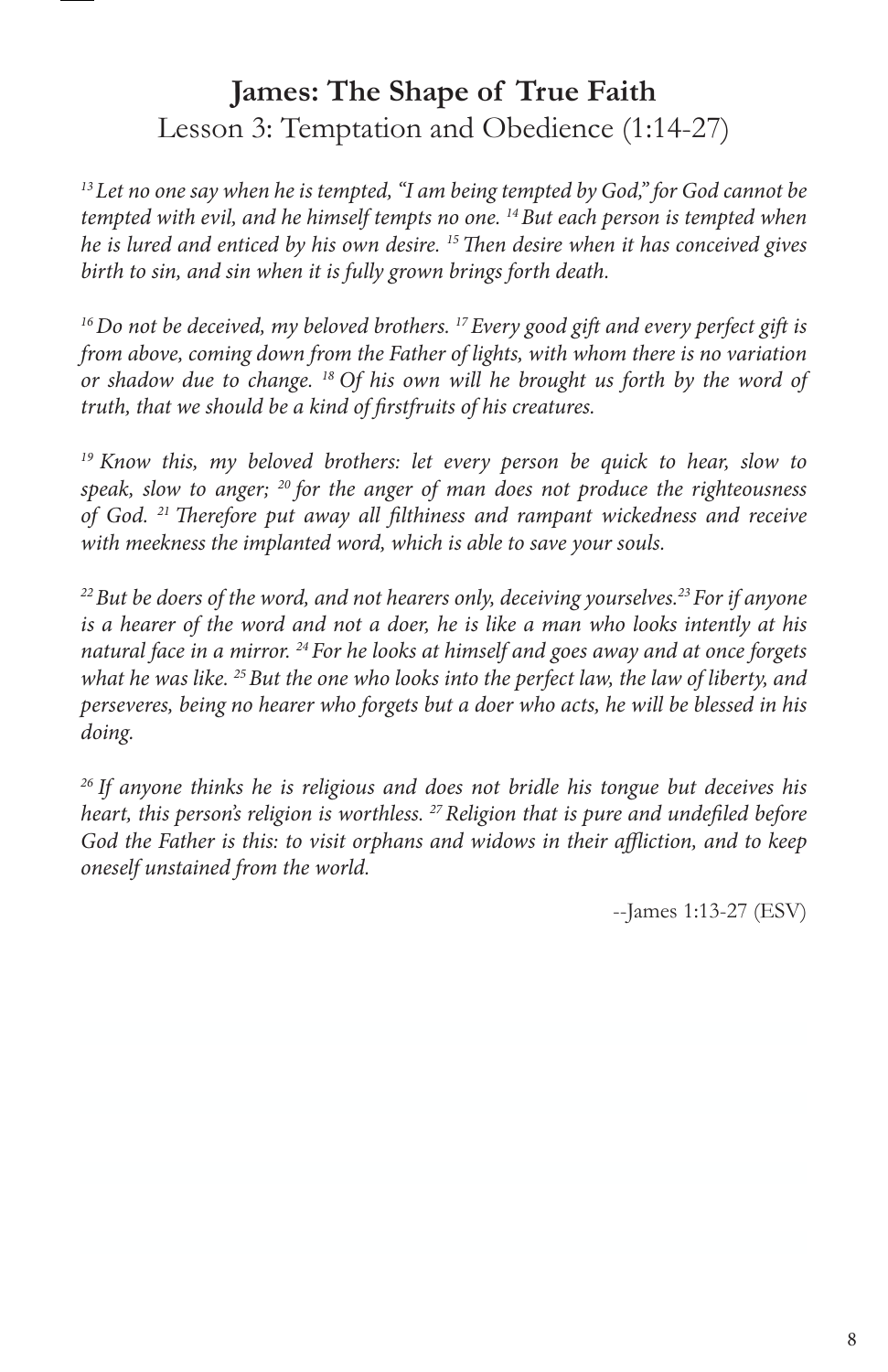1. Consider 1:13. Does God tempt people? Does He control whether we are tempted? (See 1 Cor 10:13) What makes the difference between the two? *No, God does not tempt people, but yes, absolutely he has control over whether temptations come to us ('He will not let us be tempted beyond what we can bear' (1 Cor 10:13). It is for this reason that we are told in the Lord's Prayer to ask God— 'Lead us not into temptation' (Matthew 6:13). The difference between the two is this motivation. Temptation inherently hopes the result will be failure, the way a hunter lays a trap because he wants to catch something. God tests us and wants us to pass the test. God does not test us to destroy us, but rather uses these trials to refine us and prove us faithful. 1 Peter 1:7 explains, 'These have come so that the proven genuineness of your faith--of greater worth than gold, which perishes even though refined by fire--may result in praise, glory and honor when Jesus Christ is revealed.'*

2. See 1:14-15. Notice that desire is not sin. What causes a desire to become sinful? What is the logical end to which all sin leads? *Desire is the raw material of life. We all get hungry, tired, cold or hot. We desire to be safe, to be fed, to be happy, to be loved. The question is, what do I do with my desires? Do I try to fulfill them in the ways God has proscribed for them to be fulfilled, or do I reject His wisdom and instruction? C.S. Lewis said in the Screwtape Letters that 'sin is wanting something good at a time, in a way, or to an extent that God has not commanded.' In those cases, we make our pleasure and our will absolute over God, Who is our greatest good. If we do that, we actually destroy the good and ruin the pleasure. All these things exist to point us back to God as the Giver and our greatest Good.*

3. Consider 1:16-17. James warns us not to 'be deceived, that every good and perfect gift comes from' God. What is the deception He is warning us about? How does that relate to the issue of temptation in verses 1:13-15? *The deception is to believe that there is some good thing that exists outside of, or comes from some other hand than God our Father. That relates to verses 13-15 because it is the essence of all temptation.*

4. In verse 18 it says God saved us so that we might be the 'first fruits' of all He created. What does 'first fruits' imply? How does this help us understand the purpose of God's saving us and bringing us into His family? *The idea of first fruits is that there is more fruit coming. God's activity in our life is designed to be the means through which even more people will be 'given birth through the Word'. You were (to borrow the phrase from God's blessing to Abraham in Genesis 12:3) 'blessed to be a blessing'.*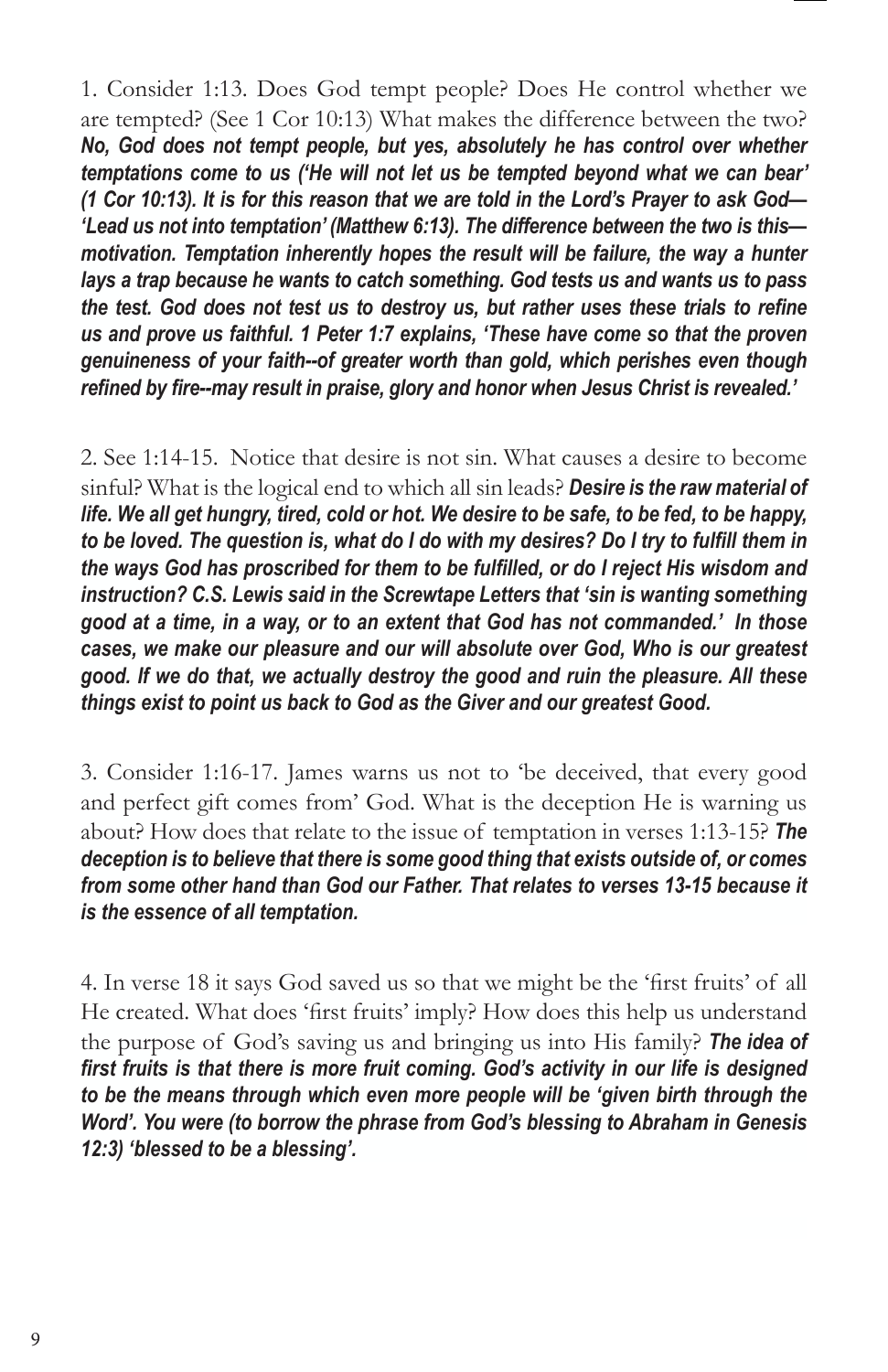5. What three things does James encourage us to do in 1:19? What is one reason he gives for this in verse 20? Verse 21 helps explain 'how' we do these three things. What does he advise we do? *In 1:19 James urges us to be 1) quick to listen 2) slow to speak and 3) slow to become angry. In verse 20, he says that one reason we should be slow to become angry is that 'man's anger does not bring about the righteous life that God desires.' Ephesians 4:26 counsels 'In your anger, do not sin'—this points out that anger itself may not be sinful, if directed wisely. However, it is one of those 'desires' from James 1:14 that quickly slides into sin. For this reason we need to be aware that a life characterized by regular anger is not likely to be righteous. These three things (quick to listen, slow to speak, slow to become angry) are linked, because anger tend to cause us to stop listening and to speak rashly. Verse 21 helps explain how we do this: flee the out of control desires (filthiness and wickedness—hearkens back to 14-16) and humbly accept the implanted word of truth which saved you (recalls verse 18—notice the agricultural metaphor-'implanted Word').* 

6. How does a person become self-deceived, according to 1:22? What metaphor does James liken this to in verses 23-25? *We deceive ourselves when we hear the Word, but do not practice it. It is possible to become very good at hearing and ignoring, rather than hearing and doing. James likens this to how a person responds after looking in a mirror. We would think a person crazy for immediately forgetting what they just saw—but we are equally crazy if we look at the truth of God's Word and immediately go away and act contrary to what we just saw.*

7. How does James describe the law of God in verse 25? Do you find that ironic or surprising? Why? *James calls it the perfect law, 'the law of liberty'. This would have likely been ironic to his hearers, and to many of us because we picture laws as constraining behavior, not giving freedom. This is key to James' understanding: since we are designed by God, we operate with the greatest freedom when will live according to His design. It would be similar to using a shoe to smash a bug. Yes it can do it, but the shoe is maximally valuable when used for its designed purpose.*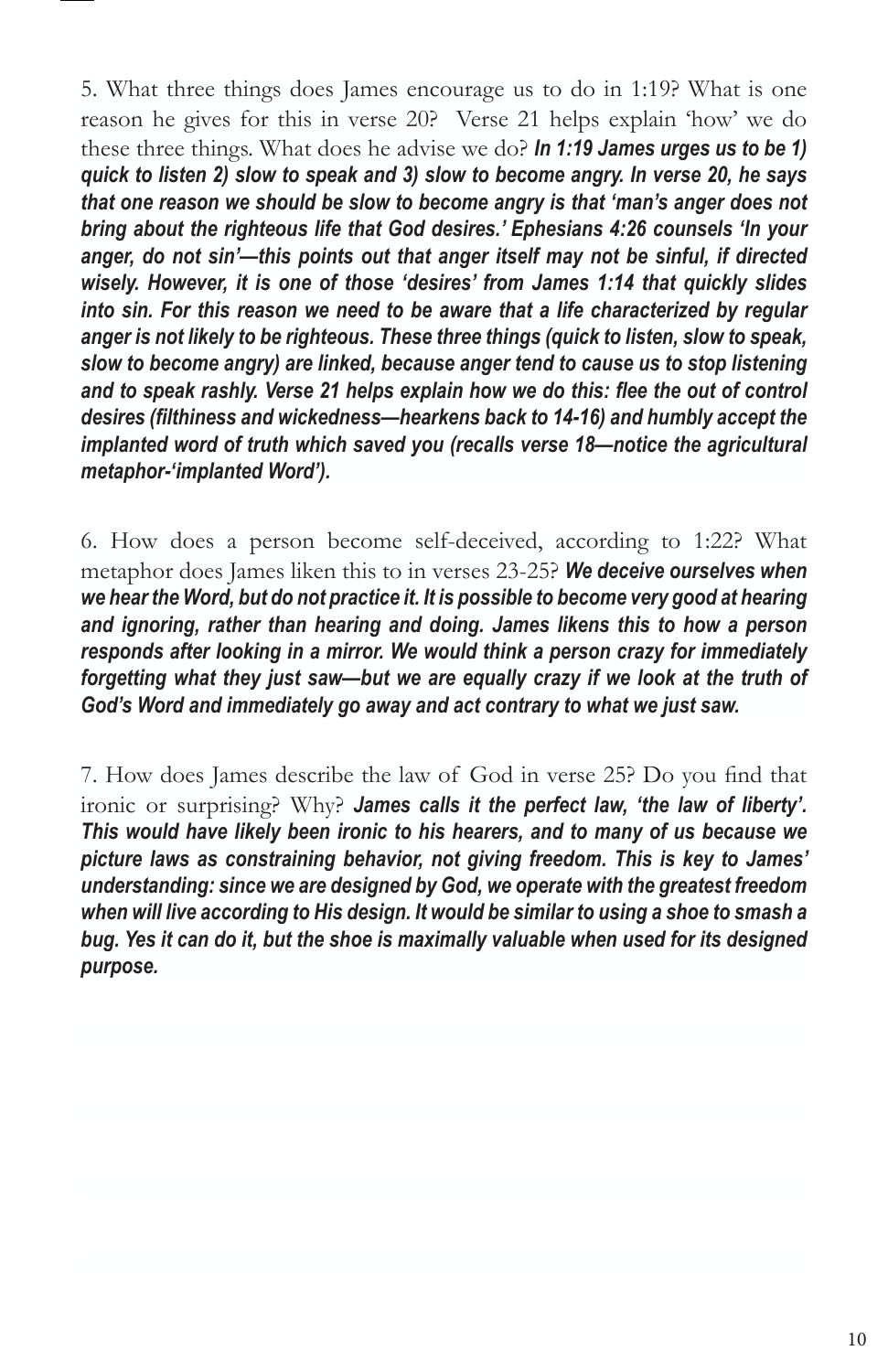**Business Block:** It is possible to sit in church on Sunday with one mindset, and then live totally differently when work starts on Monday. Why do you think that is? Are there areas of your life where your practices do not follow what you profess to believe? *Sometimes it comes down to the fact we don't really believe. The Christian faith can sound like nice sentiment, but we doubt that such really works in the difficult and often harsh realities of the business world. But if the gospel is true, it is always true. It will work in the sanctuary and in the boardroom.*

*Sometimes it comes down to we do not know how to apply the Word to our situation. That is why James 1:25 says we should look intently into the perfect law that gives freedom. The same mental effort you might take to solve a staffing or accounting problem needs to be exerted in understanding how God's Word applies in a particular situation.*

8. We get another warning to be slow to speak in verse 26 ; what does James say about an 'unbridled' tongue? *If you have one and think you are religious, you are deceived. Your religion is worthless. This goes back to whether or not the implanted word is having any impact on you (18,21). Notice that James does not say religion is worthless. Religion is not a dirty word to him. Religion is simply how one professes to relate to God—there are worthless and pure ways of doing so in James' mind.*

9. In contrast to worthless religion (26), what two things demonstrate true religion? *1) To be rich in good deeds – to look after widows and orphans in their distress—the helpless and truly needy. 2) Personal Holiness --- Keep oneself from being polluted by the world. (Romans 12:1-2, 1 Thess 4:3)*

**Question for Reflection:** There is an unfortunate divide in many people and churches today, who want to make religion either only about good deeds (social justice) or about personal holiness (piety). James rejects the idea of such a divide. We must hold on to one without letting go of the other. Which aspect resonates more with you and your background? Have you at times only focused on one of these?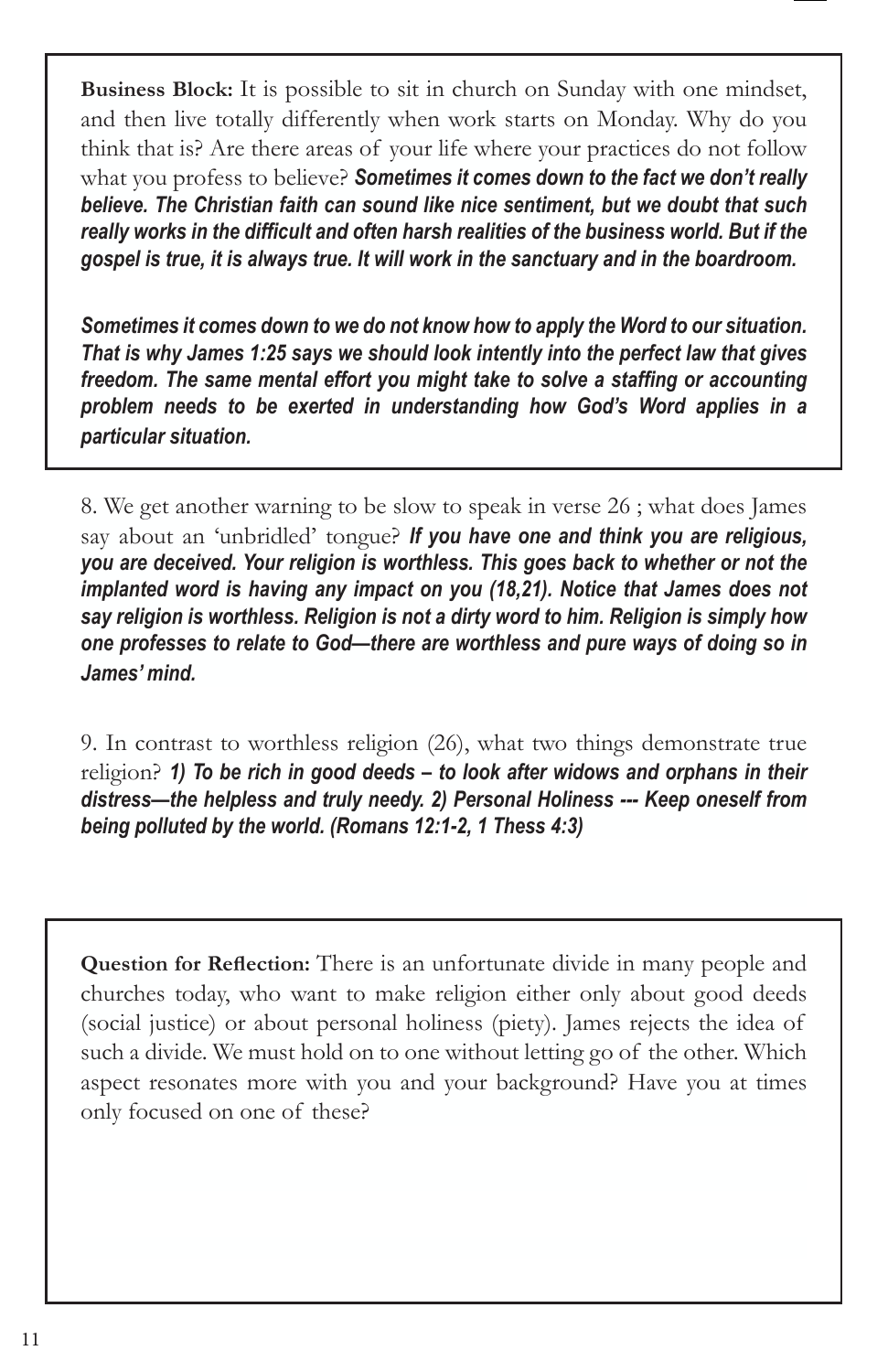## **James: The Shape of True Faith** Lesson 4: Flee Favoritism (2:1-13)

*My brothers, show no partiality as you hold the faith in our Lord Jesus Christ, the*  Lord of glory. <sup>2</sup> For if a man wearing a gold ring and fine clothing comes into your *assembly, and a poor man in shabby clothing also comes in, 3 and if you pay attention to the one who wears the fine clothing and say, "You sit here in a good place," while you say to the poor man, "You stand over there," or, "Sit down at my feet," 4 have you not then made distinctions among yourselves and become judges with evil thoughts? 5 Listen, my beloved brothers, has not God chosen those who are poor in the world to be rich in faith and heirs of the kingdom, which he has promised to those who love him? 6 But you have dishonored the poor man. Are not the rich the ones who oppress you, and the ones who drag you into court? 7 Are they not the ones who blaspheme the honorable name by which you were called?*

*8 If you really fulfill the royal law according to the Scripture, "You shall love your neighbor as yourself," you are doing well. 9 But if you show partiality, you are committing sin and are convicted by the law as transgressors. 10 For whoever keeps the whole law but fails in one point has become guilty of all of it. 11 For he who said, "Do not commit adultery," also said, "Do not murder." If you do not commit adultery but do murder, you have become a transgressor of the law. 12 So speak and so act as those who are to be judged under the law of liberty. 13 For judgment is without mercy to one who has shown no mercy. Mercy triumphs over judgment.*

James 2:1-13 (ESV)

Having called our attention to the importance of rejecting temptation and obeying the truth as revealed in God's Word, James gets very specific with his audience. This section is dedicated to interpersonal relationships, and rooting out a pervasive and dangerous temptation – favoritism.

1. What descriptive phrase does James use to describe Jesus Christ in verse 1? Why might that be important in a discussion on favoritism? *James calls Jesus, 'The Lord of glory'. This title is significant because we serve the King of Heaven and Earth, to whom all glory and honor is due—as such, we should not be dazzled by a little earthly honor or wealth or glory. We should be just in our judgments, unswayed by personal power or wealth or charisma, for no man has anything like the glory of Jesus.*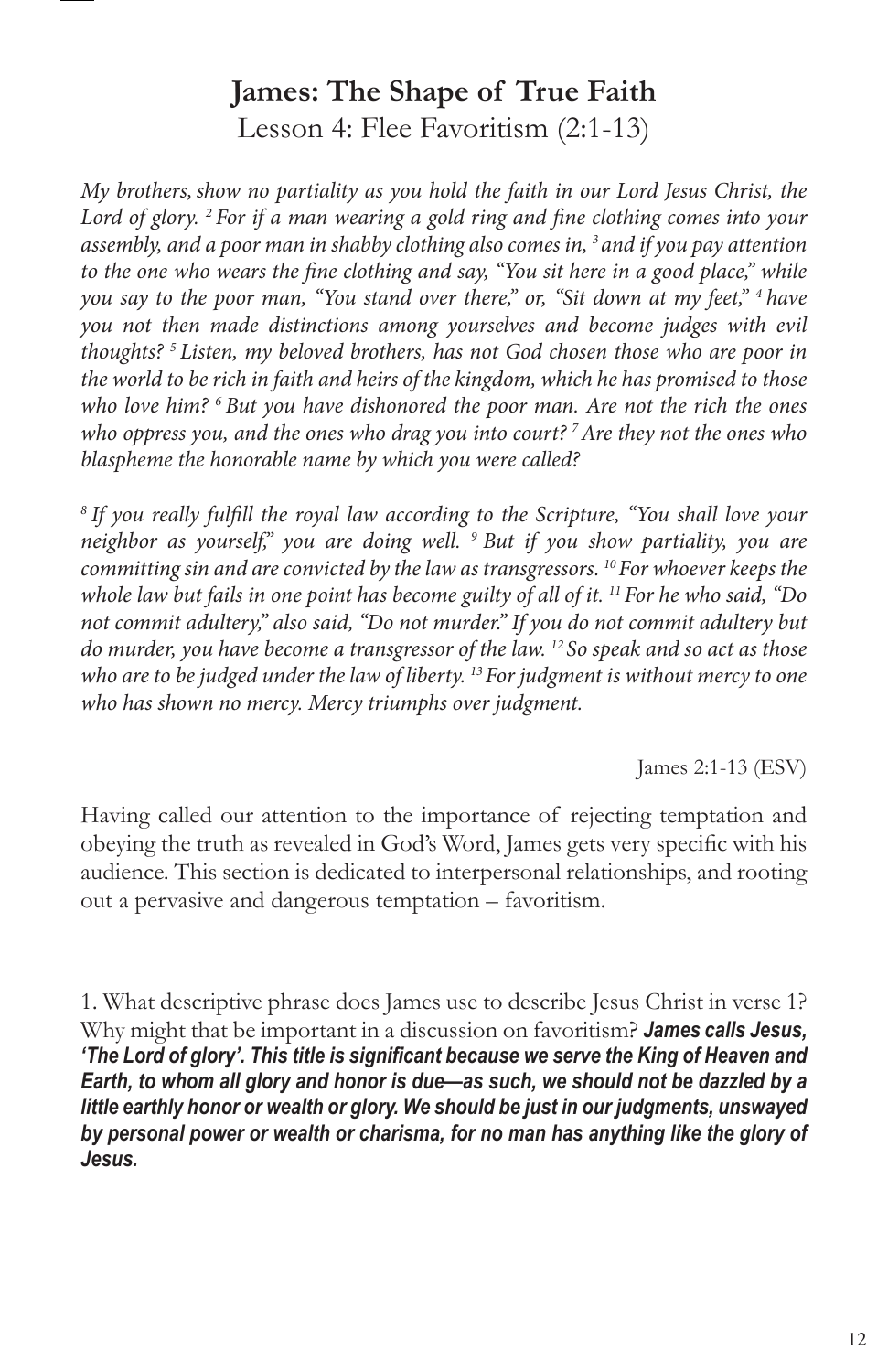2. Consider the scenario James describes in verses 2-4. If you show partiality to a person in fine clothes or dismiss a person in shabby clothes, in what way are you acting as judges (4)? What kinds of assumptions are being made which James calls 'evil thoughts' (4)? We act as judges by declaring, through our *treatment, that one is more deserving of kindness or love because of their external appearance or situation. We are harboring the thought that if you are rich, it must be because you are good and blessed by God, and if you are poor, then you must be lazy or under God's judgment. Jesus refuted this assumption that health and prosperity were always correlated to righteousness, or that suffering was always the result of personal sin in John 9:1-3. See also Psalm 73, where the Psalmist expresses a powerful struggle in his heart because, to the contrary, the wicked are often rich and enjoy a disproportionate amount of blessing in this life—for a season. A wise man rejects the prosperity gospel and its evil thoughts.*

3. In verses 5-7, James gives us substantial logic to refute the temptation to favoritism. He gives us four specific reasons why we should. What are they? *1) Often the poor are rich in faith – many times those who suffer are the ones who believe in the gospel 2) Therefore the poor may be your brother in Christ, mathematically, anyway, more often than the rich. 3) The rich often oppress Christians – they are tempted to worship and preserve their wealth, even through unjust means. Most often, they want more than they have. 4) The rich are the ones who cause Christians harm through dragging them to court 5) The rich often blaspheme Christ*

4. Verse 8 explains the positive alternative to favoritism. What is it? *We are to love our neighbor, which is a quotation from Leviticus 19:19, and which Jesus said was the second greatest commandment next to loving God (Matt 22:38-39). Note that the reasons given in 5-7 were not justification to practice a reverse favoritism like Robin Hood, of robbing from the rich and giving to the poor. He is simply giving weight to the other side to balance the scales. The righteous man makes no judgment based on wealth, good or bad. Leviticus 19:15 says, "'Do not pervert justice; do not show partiality to the poor or favoritism to the great, but judge your neighbor fairly."*

5. Verses 9-13 say that if you break one part of the law, you are guilty of breaking all of it. Why might James include such a stern warning at this point? *It is likely that people might have dismissed a favoritism as a harmless vice. They might have felt like other sins were serious, but they were not fighting this sin with the same concern. James warns that if we allow these kinds of sins to live in our hearts, we are in open rebellion to the Wise King who gave us every law. If we decide which laws are important and which ones are not, then we are the ultimate rulers in our own minds. We are sitting in judgment on the law and the lawgiver.* 

**Business Block:** One of the main temptations to favoritism is the assumption that rich people have something to offer us. Are you tempted to treat the wealthy more kindly in hopes of getting something in return? How does serving the Lord of Glory (James 2:1) help us to reject that motivation for favoritism as well?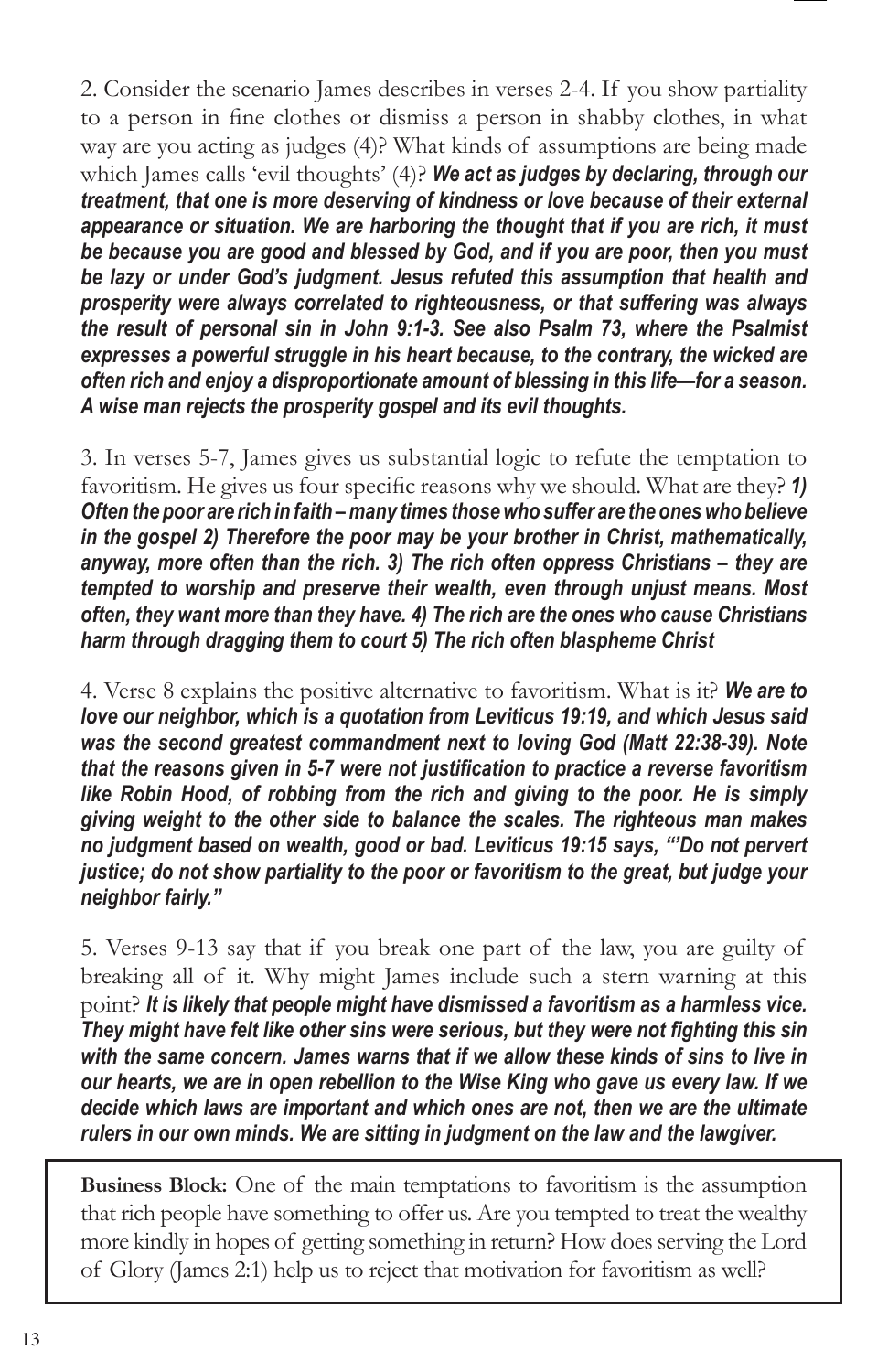## **James: The Shape of True Faith** Lesson 5:Real Faith has Feet (2:14-26)

*14 What good is it, my brothers, if someone says he has faith but does not have works? Can that faith save him? 15 If a brother or sister is poorly clothed and lacking in daily food, 16 and one of you says to them, "Go in peace, be warmed and filled," without giving them the things needed for the body, what goodis that? 17 So also faith by itself, if it does not have works, is dead.*

*18 But someone will say, "You have faith and I have works." Show me your faith apart from your works, and I will show you my faith by my works. 19 You believe that God is one; you do well. Even the demons believe—and shudder! 20 Do you want to be shown, you foolish person, that faith apart from works is useless? 21 Was not Abraham our father justified by works when he offered up his son Isaac on the altar?* <sup>22</sup> You *see that faith was active along with his works, and faith was completed by his works; 23 and the Scripture was fulfilled that says, "Abraham believed God, and it was counted to him as righteousness"—and he was called a friend of God. 24 You see that a person is justified by works and not by faith alone. 25 And in the same way was not also Rahab the prostitute justified by works when she received the messengers and sent them out by another way? 26 For as the body apart from the spirit is dead, so also faith apart from works is dead.*

*James 2:14-26 (ESV)*

James established the importance of obedience to the Word of Truth (or law of liberty, as he calls it) at the end of chapter 1, and then he took a practical illustration by looking at the issue of favoritism and the importance of mercy to all. Now James turns his attention to the general question of the relationship between faith (what we believe) and works (what we do).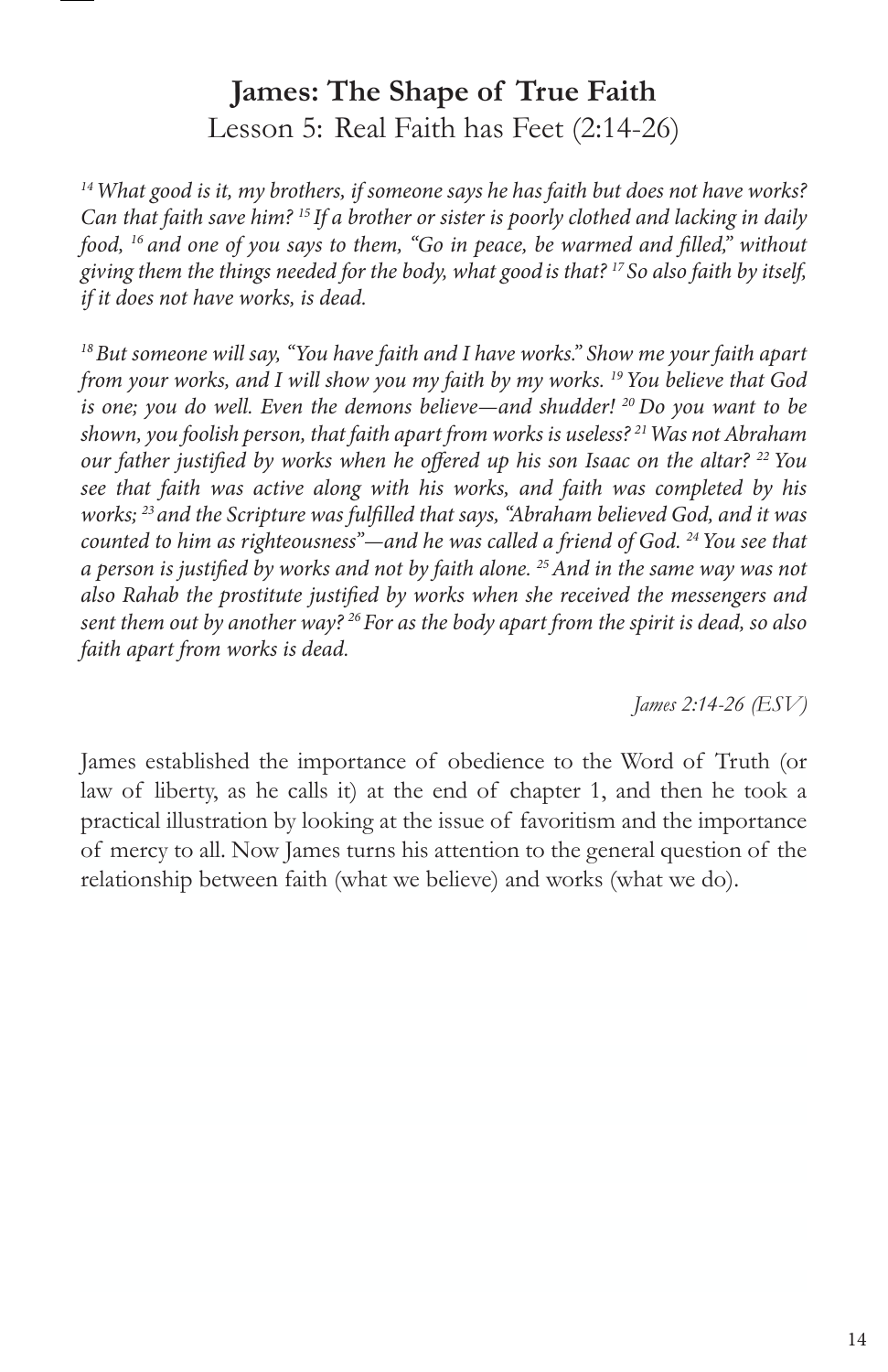1. James begins by asking a rhetorical question in verse 14 (a question that does not require an answer because it assumes a certain answer built in) and a practical example (15-16). What is the question (and the answer)? What is the illustration? How does verse 17 connect the illustration and the question? *The question is, 'Is there any value to a claim of faith that has no works? Or the similar question – 'Is that saving faith?' The answer to both is, no, there is no value and such faith cannot save. The illustration shows how sentimentally wishing a needy person well accomplishes nothing in the way of actually improving their situation. They are just empty words. Verse 17 states the conclusion plainly—just as words alone do not help a needy person, so a faith that has no feet (actions/deeds/works) is dead or useless faith.*

2. In the first part of verse 18, it looks like the discussion is being set up that a person either has 'faith' or they have 'works'. James rejects such a tension. How does the second part of verse 18 blow up the idea that works are in opposition to faith? *James says that the real comparison is not between faith and works, but between a faith apart from works and a faith proved by its works. The point is, faith is a generative thing. Where it is truly present, it produces things. We should have real reason to question whether a non-producing faith is actually real.*

3. In verse 19, James points out someone might say they believe in God. Does that mean much? What counterexample does he give? How does that further explain the connection between faith and works? *No, a mere profession of belief in God, even in one God, does not prove they have saving faith. That is evidenced by the fact the demons themselves believe the same—and yet live in rebellion to that one God and stand condemned. You can have 'devil faith', which believes in God, but on some level does not accept or rejoice in God as the rightful King over your life. We call it 'practical atheism'—God and His Authority have zero practical impact on your choices.*

4. What two Old Testament examples does James offer as examples of the kind of faith that saves? Why are they noteworthy examples? *Abraham (21-23) and Rahab (25). Abraham would be recognized as the ultimate example of faith in the Old Testament. If anyone had a saving faith, it would be him. Genesis 15:6 says, 'Abraham believed God, and it was credited to him as righteousness.*

*Rahab is interesting because she was a prostitute, and had a life of bad deeds prior to meeting the Israelite spies in Joshua chapter 2. Her transformation (saving faith) is confirmed by the actions (Joshua 2:4-6, 15-16) that accompanied her profession of faith (Joshua 2:8-13). She also serves to show that James is not just advocating*  that people have to have a lot of good deeds that outweigh their bad. It is not a *'weight' argument, but an 'evidence' argument.*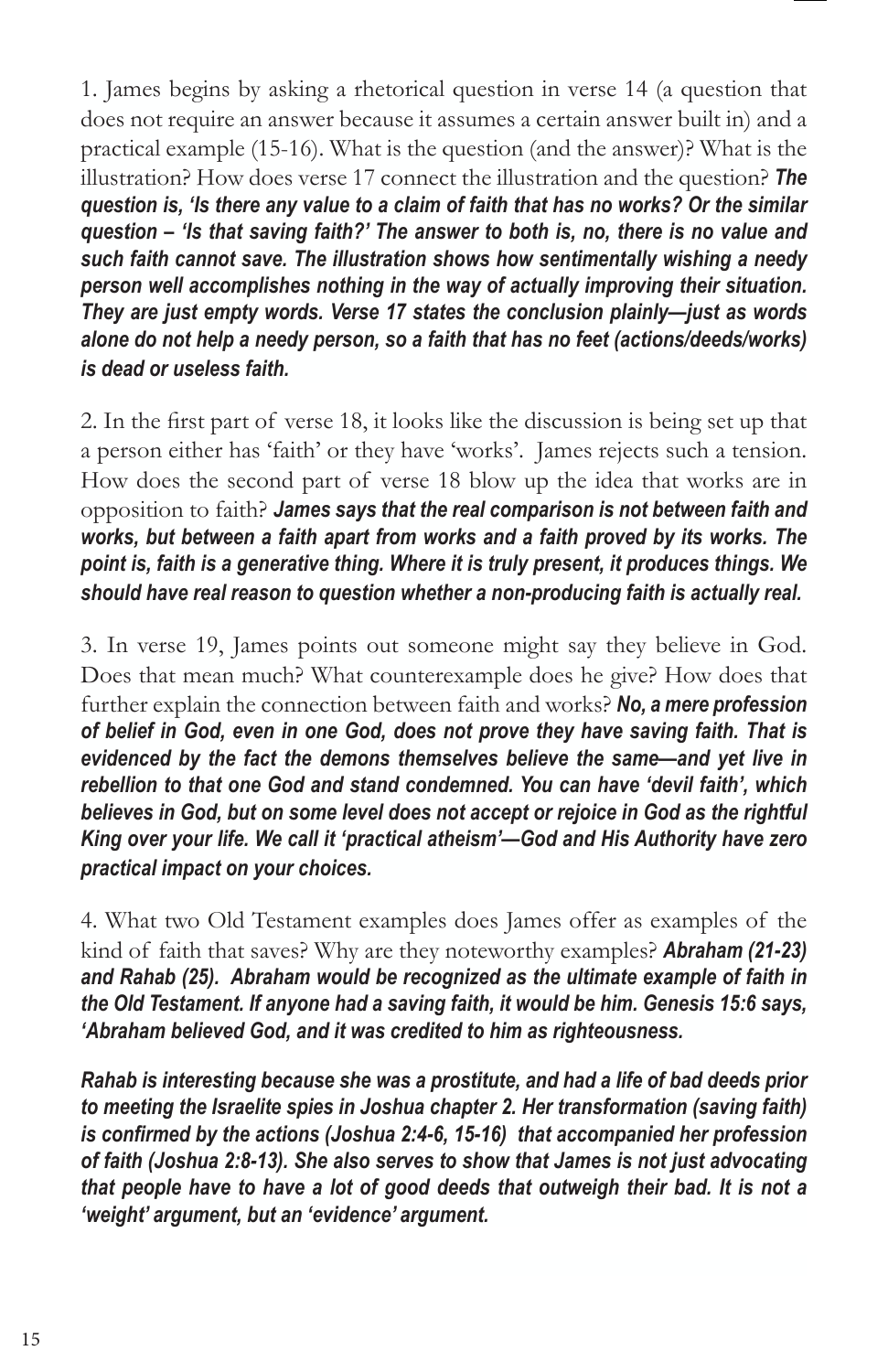5. In verse 24, we read, 'You see that a man is justified by works, and not by faith alone.' Is James teaching that we are saved by works? What evidence is there in this passage (2:14-26) to support your conclusion? Likewise, when we are uncertain, we always let scripture interpret other scripture. Is there evidence in other parts of the scripture that support your conclusion? *No, James is not teaching that we are saved by works. Works are the visible proof (evidence) that we have saving faith. Just six verses earlier (2:18), he said, 'show me your faith apart from works, and I will show you my faith by my works. Likewise, in Ephesians 2:8-9, to a different group of people who had a different temptation—namely to place their confidence in their own deeds, Paul writes, ' For by grace you have been saved through faith. And this is not your own doing; it is the gift of God, not a result of works, so that no one may boast.' To people with a similar mindset in the Galatian churches, Paul said, 'I do not set aside the grace of God, for if righteousness could be gained through the law, Christ died for nothing!' (Galatians 2:21) We are saved by the grace of God through the sacrifice of Jesus. As John Calvin phrased it, 'We are saved by faith alone, but saving faith is never alone.'*

**Question for Reflection:** Does your faith have feet? Are you (albeit imperfectly) living out what you claim to believe? Pray and ask God to give you both the wisdom of faith and the evidence of obedience.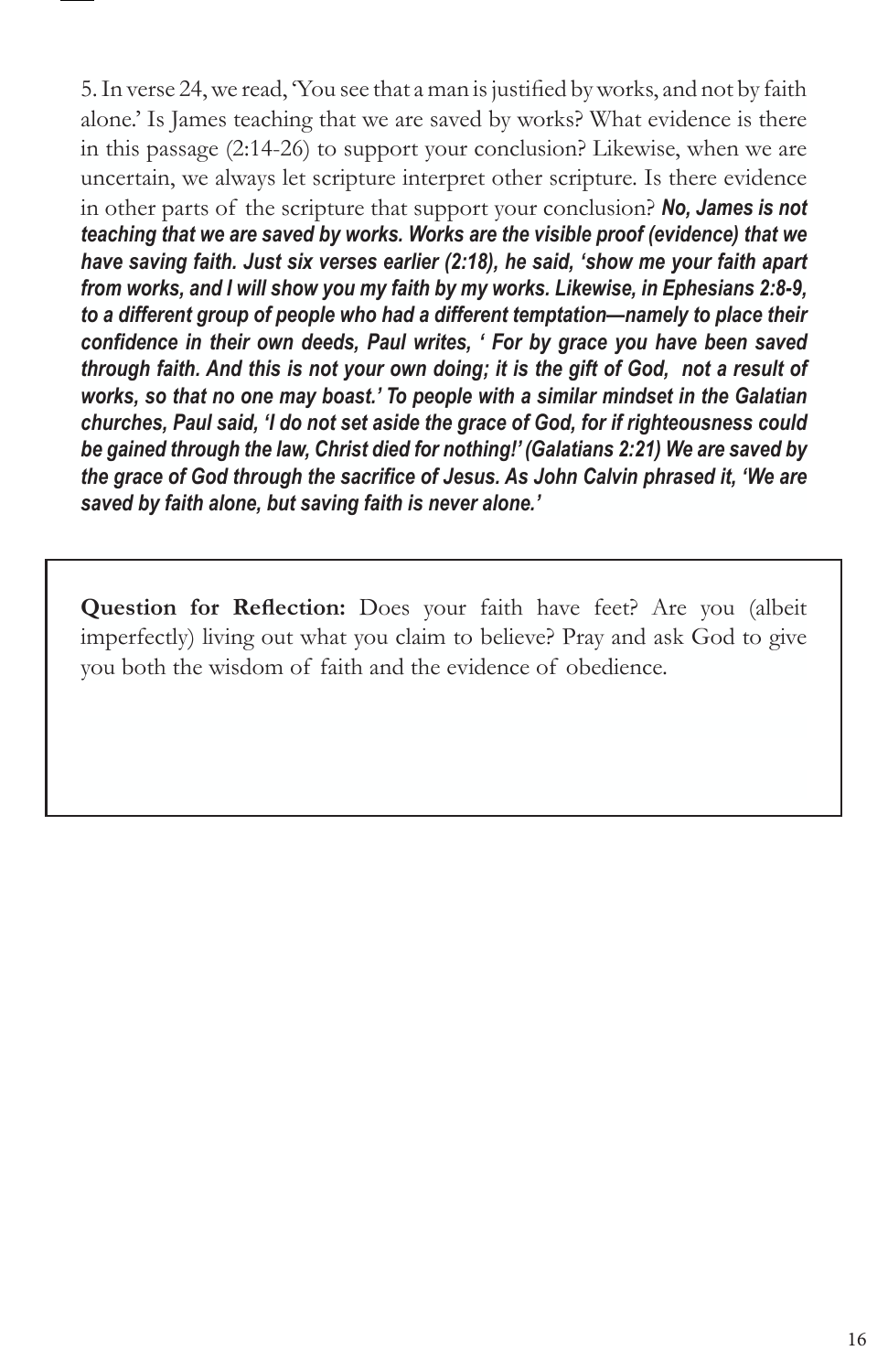## **James: The Shape of True Faith** Lesson 6: Controlling our Speech (3:1-12)

*Not many of you should become teachers, my brothers, for you know that we who teach will be judged with greater strictness. 2 For we all stumble in many ways. And if anyone does not stumble in what he says, he is a perfect man, able also to bridle his whole body. 3 If we put bits into the mouths of horses so that they obey us, we guide their whole bodies as well. 4 Look at the ships also: though they are so large and are driven by strong winds, they are guided by a very small rudder wherever the will of the pilot directs. 5 So also the tongue is a small member, yet it boasts of great things.*

*How great a forest is set ablaze by such a small fire! 6 And the tongue is a fire, a world of unrighteousness. The tongue is set among our members, staining the whole body, setting on fire the entire course of life, and set on fire by hell. 7 For every kind of beast and bird, of reptile and sea creature, can be tamed and has been tamed by mankind,8 but no human being can tame the tongue. It is a restless evil, full of deadly poison. 9 With it we bless our Lord and Father, and with it we curse people who are made in the likeness of God. 10 From the same mouth come blessing and cursing. My brothers, these things ought not to be so. 11 Does a spring pour forth from the same opening both fresh and salt water? 12 Can a fig tree, my brothers, bear olives, or a grapevine produce figs? Neither can a salt pond yield fresh water.*

James 3:1-12 (ESV)

One of the situations in this letter which James addresses was a power struggle in this Christian community. Many wanted to be teachers, in the prospect of telling others what to do, and enjoying the honor afforded to those in positions of authority. James offers strong words of correction to those who are thinking in this way.

1. What is the first reason why a person should be wary of putting themself forward as a teacher (3:1)? *Those who teach will be judged more strictly. Far from getting special treatment, teachers will be judged more severely, for they are*  responsible for the example they give, and also whether they teach what is true or *mislead others.*

2. What does verse 2 point out as one of the reasons to be wary of the stricter judgment of a teacher? *Every person stumbles in their speech—either by misspeaking or in outright sinful speech. We should ask ourselves whether what we have to say is important enough to be spoken, accurate enough to be closely scrutinized and from a right motivation, which God can and will evaluate.*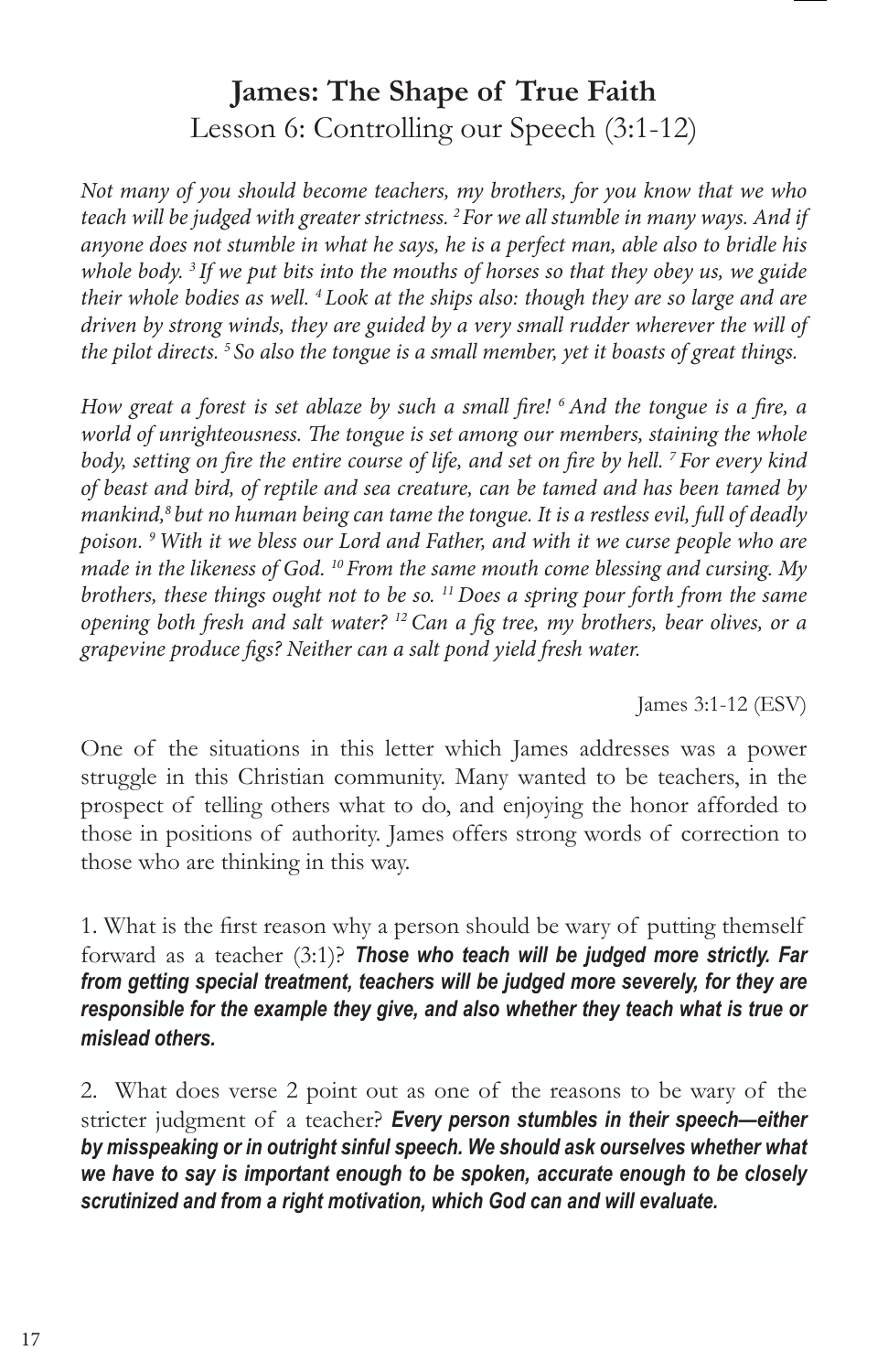3. Consider verses 3-5. What two word pictures does James compare the tongue to? In what way is the tongue similar? *James compares the tongue to a bit in the mouth of a horse, and to the rudder on a ship. The tongue is similar because these relatively small components control an extraordinary amount of influence and impact.*

4. Look at 3:5b-8. Here James uses two more metaphors to describe the tongue and its impacts. What are the metaphors? What is the shared quality of the tongue and these metaphors? *James compares the tongue to a spark in a forest (5), and an untameable (7), poisonous creature (8) like a mamba. The quality of these things is that they remain deadly, capable of causing destruction far out of proportion to their size. To a people in love with airing their own opinions, James is teaching them to treat their words with utmost care and their tongues with great suspicion, aware of their inherent danger.* 

5. Consider verses 9-12. One of the surprises of the tongue is that it can be used for such different purposes. What is shocking about the way the tongue can be used in verse 9? Why do you think James brings up this irony? *We use the same tongue to praise God, which in the next breath we use to dishonor the image of God (men). James points this out because this was not theoretical. This is what was happening in their churches. He is exposing their own hypocrisy. And we are not beyond this, either. These things are still a problem now.*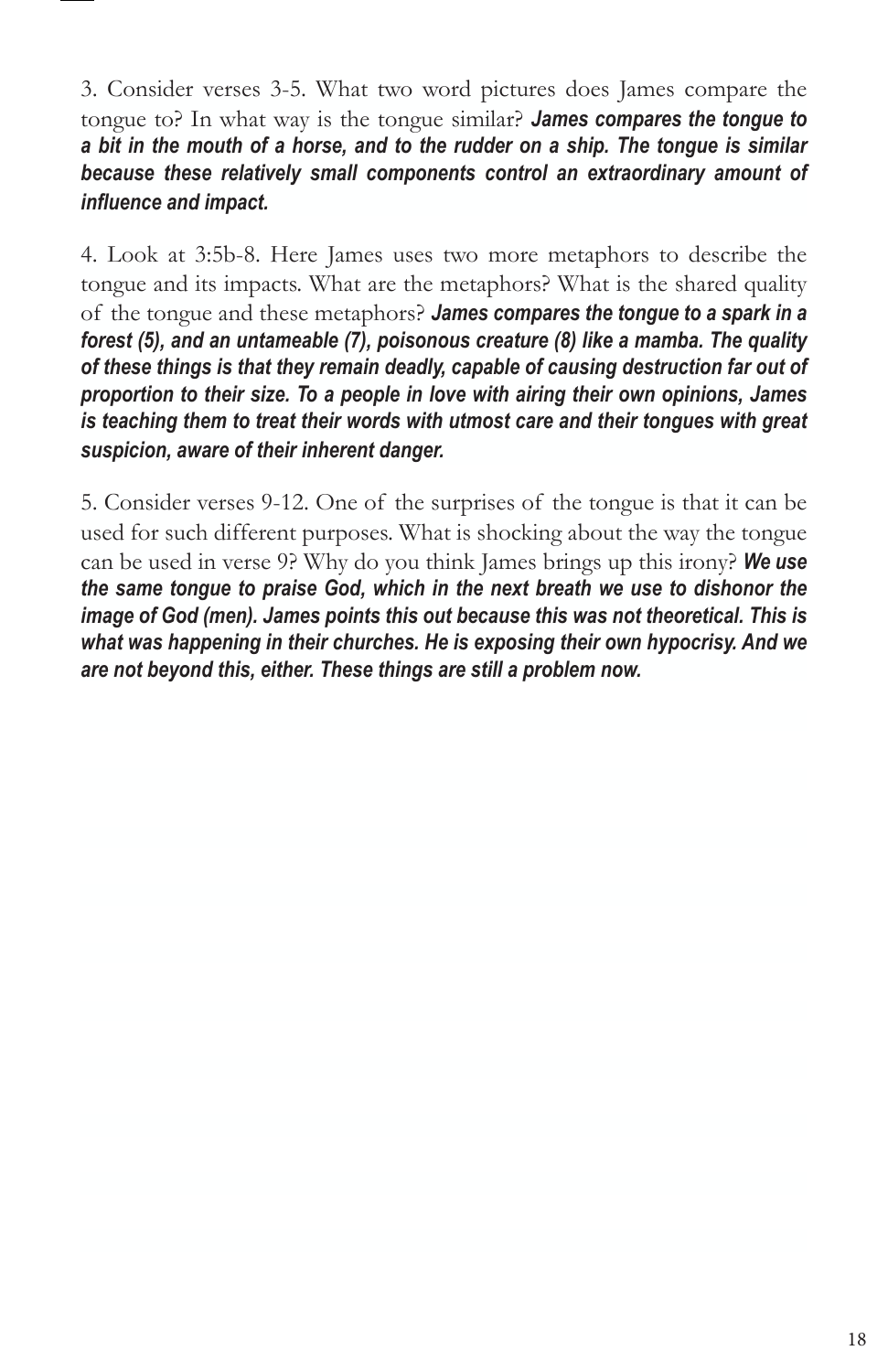6. How does this lesson about the tongue and the use of it connect to the previous lesson, 'Real Faith has Feet?' *Now that we are aware of the irony of using our tongue at cross purposes (praising God/dishonoring His Image in men), the question is, will we merely give lip service to this truth, or will our actions confirm our belief through a restrained tongue?*

7. Proverbs 18:21 says, 'The tongue has the power of life and death, and those who love it will eat of its fruit.' That proverb seems to have more balance, focusing on the idea that the tongue can do great good or great evil. Why do you think James only focuses on the negative aspect of the tongue in his writing? *All the letters or 'Epistles' in the Bible are addressing specific situations. All truth is complex. Wisdom is knowing what aspects of the truth to emphasize and when. As there was too much talk and rampant slander and struggle in this church, James focused on speaking less and listening more (1:19). He has another solution to this problem, which he will address in the next section, which we will cover in the next lesson.*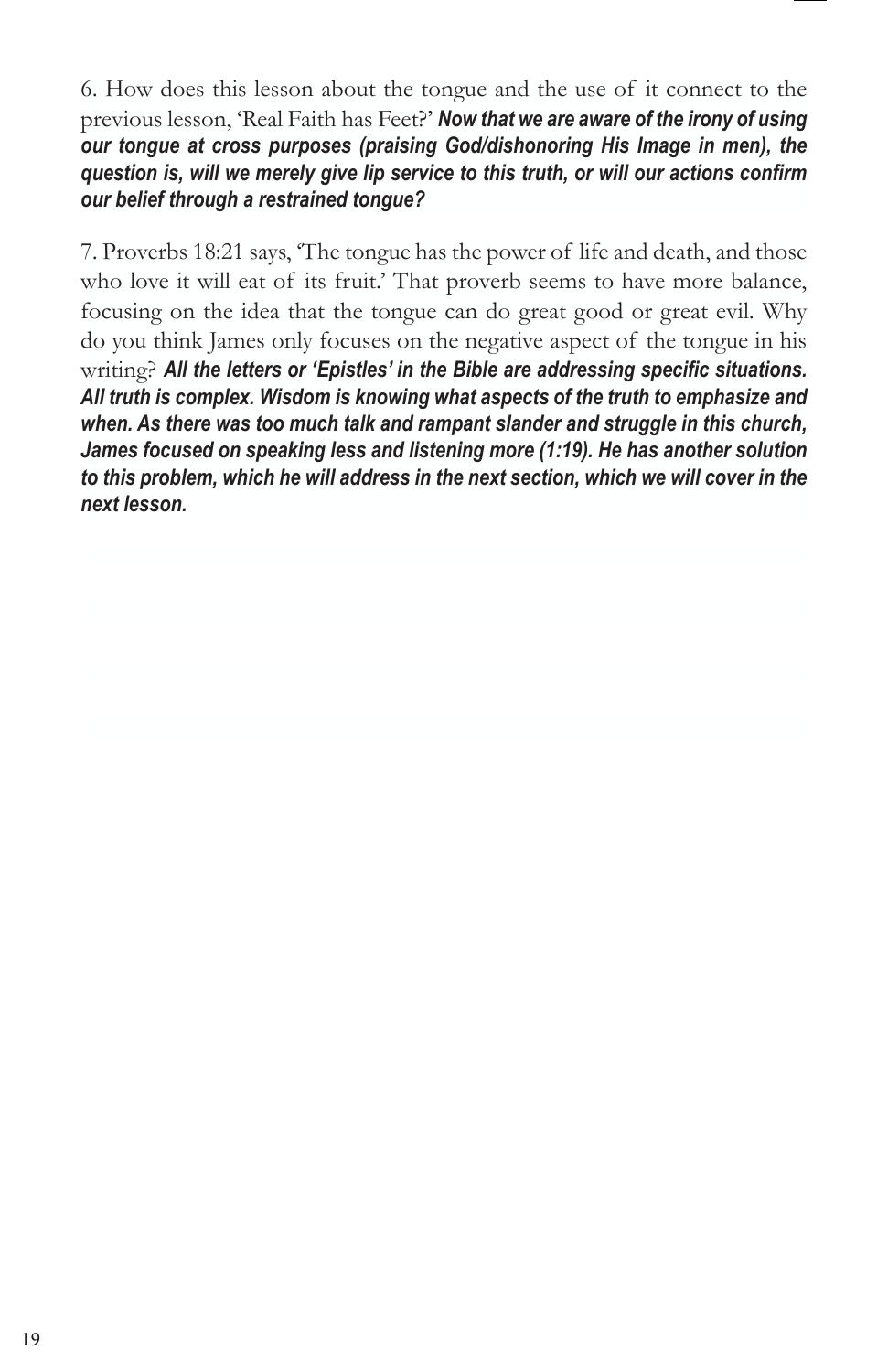## **James: The Shape of True Faith** Lesson 7: A Better Way of Wisdom (3:13-18)

*13 Who is wise and understanding among you? By his good conduct let him show his works in the meekness of wisdom. 14 But if you have bitter jealousy and selfish ambition in your hearts, do not boast and be false to the truth. 15 This is not the wisdom that comes down from above, but is earthly, unspiritual, demonic. 16 For where jealousy and selfish ambition exist, there will be disorder and every vile practice. 17 But the wisdom from above is first pure, then peaceable, gentle, open to reason, full of mercy and good fruits, impartial and sincere. 18 And a harvest of righteousness is sown in peace by those who make peace.*

James 3:13-18 (ESV)

Having demonstrated the disorder that comes from tongues out of control, James proposes a better way of determining who the actual leaders of the community are.

1. How does someone typical demonstrate how much they know? Look at 3:13. How does James propose that a person shows that they are wise? *Typically we tell people how smart and wise we are—we show off our knowledge. We know this was a problem in the group James was writing to, based on the first twelve verses of chapter 3. James encourages them that the real way people show their wisdom is through 'deeds done in the gentleness that comes from wisdom' (NIV). If you are truly wise, you demonstrate it through costly acts of obedience, and by a character that has been made gentle through wisdom. Harsh words betray a lack of wisdom, and a lack of understanding of how in God's design, 'mercy triumphs over judgment'! (James 2:13, NIV)*

2. Consider verses 14-16. What is the root of boasting and the lying about our intentions? What does this root produce? *Verse 16 says that this comes from jealousy and selfish ambition. I say root because jealousy is how a person with selfish ambitions looks upon others and what they have. It is the same thing. This root produces disorder and every vile practice. Other sins spring from this basic core—a worship of self and of its own honor and pleasures, irrespective of God and His rightful claims over us.*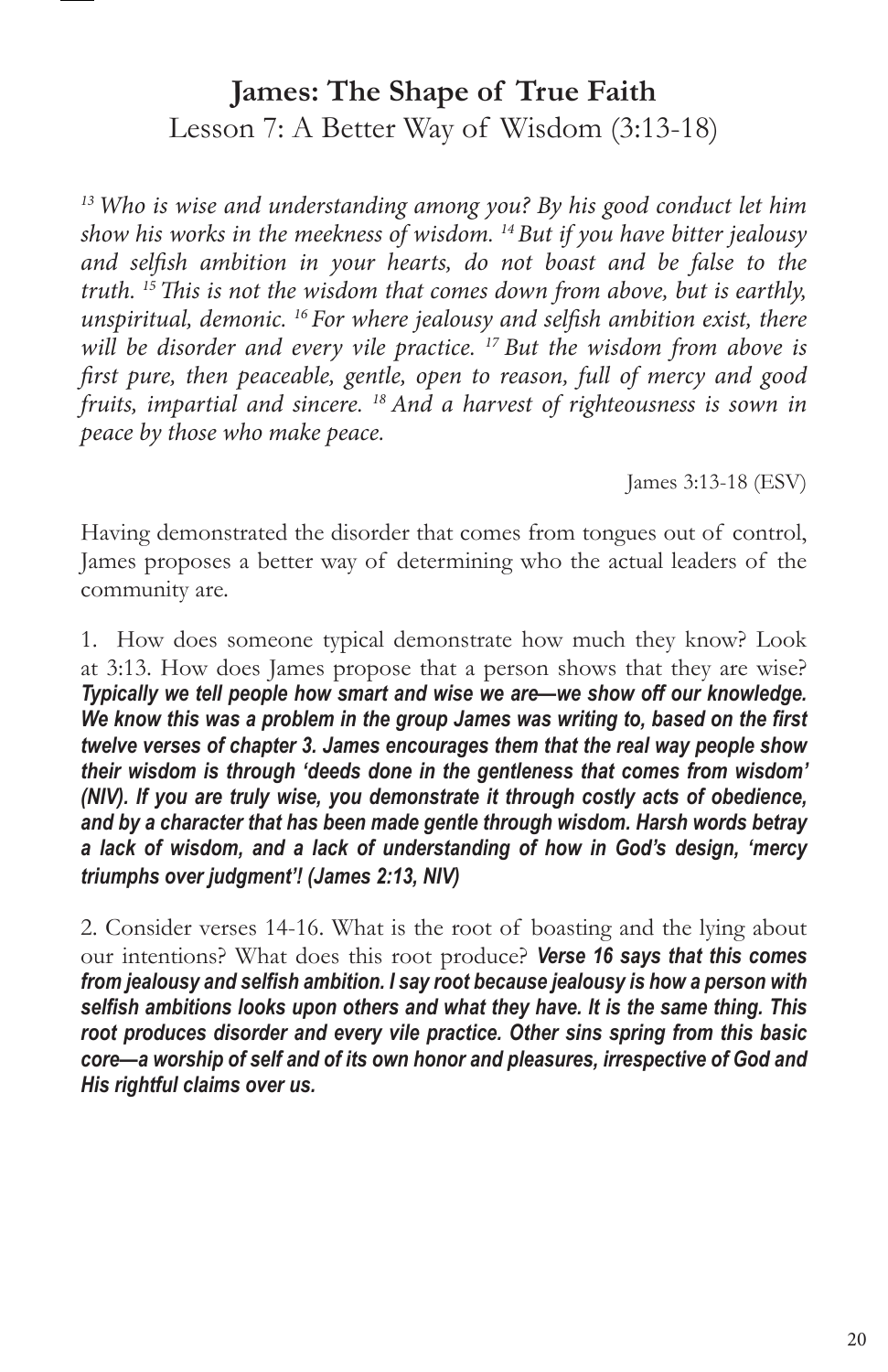3. In contrast to the dark spiral of 'earthly wisdom' in 3:14-16, look at 3:17. True wisdom begets good after good. What are some of the fruits and qualities of heavenly wisdom? What is the outcome of wisdom from above (3:18)? *The fruit described is that such wisdom is peaceable, gentle and open to reason. Heavenly wisdom does not go to war. It exhibits an approachability in its gentleness. it cools things down by allowing others to speak. It operates in a world of reasonable discussion, and it is merciful towards others where they err. Good fruits--It produces all manner of positive results when it is present, and it is impartial—not intentionally slanted, but open to correction. It is sincere, which means it springs from a place of desire for truth—in contrast to demonic wisdom, which uses words as a means of promoting selfish ambition (James 3:16). Such wisdom does not generate conflict, but results in peace. Such wise people (called peacemakers in 3:18) raise a harvest of righteousness—they produce both in their own lives and in the lives of others great blessings of love and obedience toward God and love to others.*

**Question for Reflection:** This section of James (3:13-18) exposes that there really is only one type of wisdom—heavenly wisdom or wisdom from above (17). The other (earthly or unspiritual wisdom-James 3:15-16) is actually selfish ambition co-opting words to manipulate others in order to get what it wants. A wise man once said, before you speak, remember the acrostic, WAIT. It stands for: Why Am I Talking? Ask yourself this week, before you speak, why are you talking? Does it come out of a desire to control and manipulate others, or to be a blessing to them?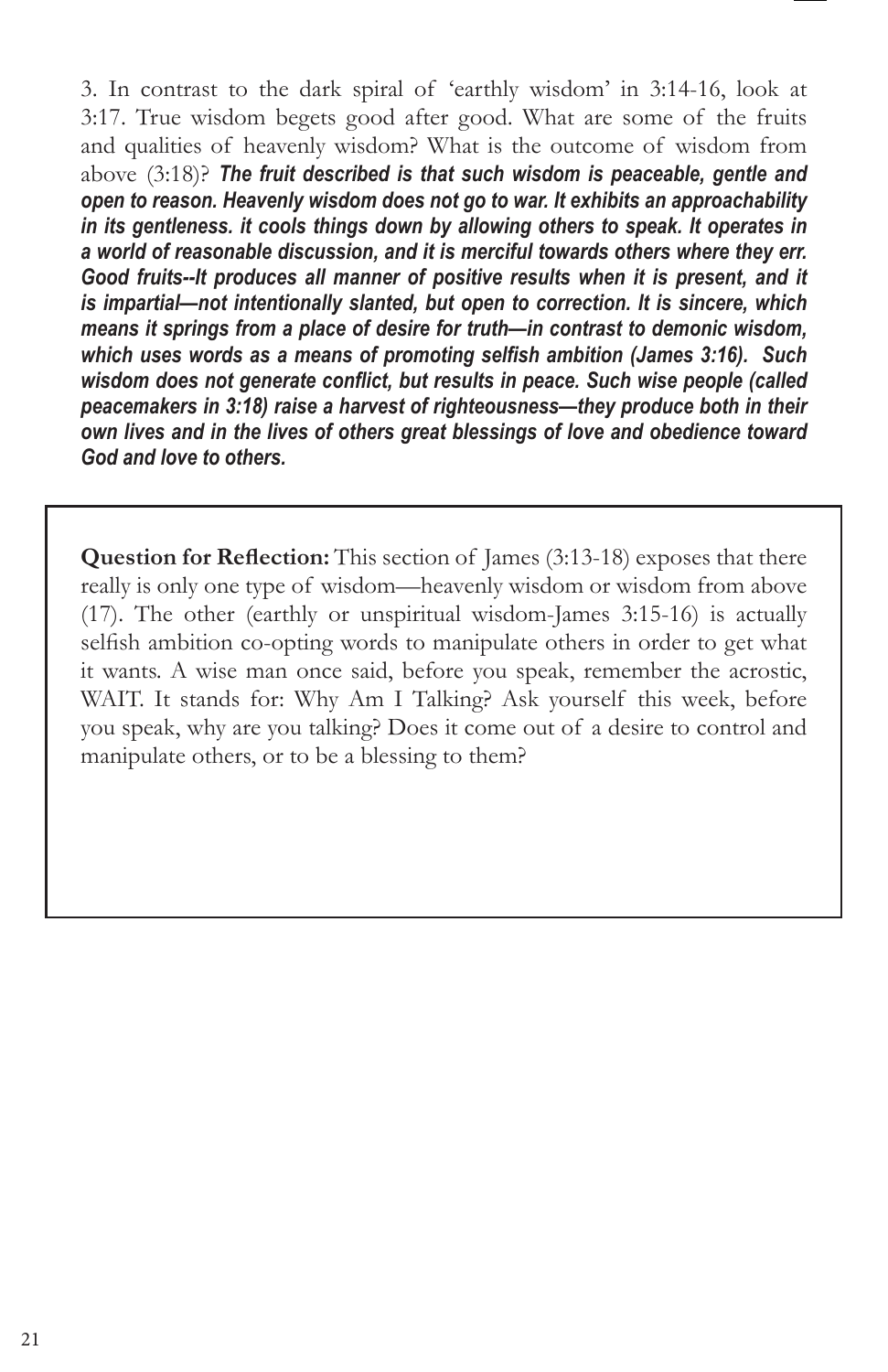#### **James: The Shape of True Faith**

Lesson 8: Dueling Kingdoms – The Real Source of Conflict (4:1-12)

What causes quarrels and what causes fights among you? Is it not this that your *passions are at war within you? 2 You desire and do not have, so you murder. You covet and cannot obtain, so you fight and quarrel. You do not have, because you do not ask. 3 You ask and do not receive, because you ask wrongly, to spend it on your passions. 4 You adulterous people! Do you not know that friendship with the world is enmity with God? Therefore whoever wishes to be a friend of the world makes himself an enemy of God. 5 Or do you suppose it is to no purpose that the Scripture says, "He yearns jealously over the spirit that he has made to dwell in us"? 6 But he gives more grace. Therefore it says, "God opposes the proud but gives grace to the humble." 7 Submit yourselves therefore to God. Resist the devil, and he will flee from you. 8 Draw near to God, and he will draw near to you. Cleanse your hands, you sinners, and purify your hearts, you double-minded. 9 Be wretched and mourn and weep. Let your laughter be turned to mourning and your joy to gloom. 10 Humble yourselves before the Lord, and he will exalt you.*

*11 Do not speak evil against one another, brothers. The one who speaks against a brother or judges his brother, speaks evil against the law and judges the law. But if you judge the law, you are not a doer of the law but a judge. 12 There is only one lawgiver and judge, he who is able to save and to destroy. But who are you to judge your neighbor?*

James 4:1-12 (ESV)

In this section of scripture, James goes deeper below the surface of the words and quarrels. He identifies the root cause beneath all the conflict.

1. Look at the first three verses of chapter 4. What does James say is the cause of fights and quarrels? *Passions at war within you (1), unfulfilled desires (2), unsatisfied wants (2), a failure to pray (3), self-centered prayers (3).*

2. a) With what phrase does James summarize the root of all of those different causes in verse 4? *James says the root of the conflict is 'friendship with the world'.* 

b) Why is this 'root' incompatible with true faith in Christ? *The priorities of this present fallen and corrupted world are in direct opposition to the priorities of God. To be actively a friend of the world means to be an enemy of God.*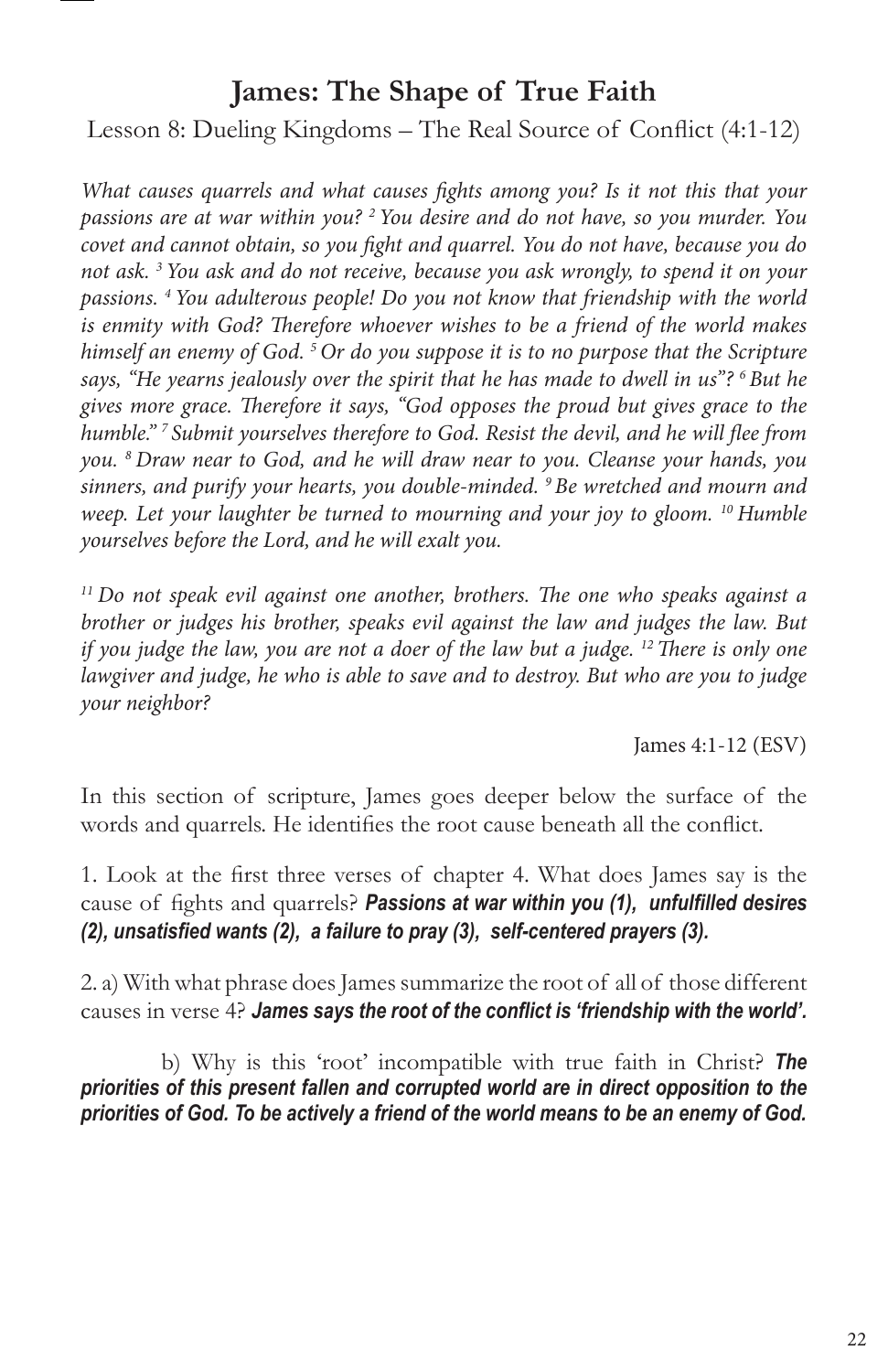3. Verses 5 says the spirit God made to live in us envies intensely? Is it right for God's Spirit to be envious of our friendship with the world? Isn't jealousy wrong? *Yes, it is right. Envy—a desire to have something given or belonging to another—is a sin when that thing properly belongs to the other. Jealousy is a possessive desire for something. It is a sin when that thing does not belong to us, but it is an appropriate emotion if something belongs to us and cannot be shared. About the only human example that makes sense is marriage. It is appropriate for a husband to be jealous if his wife is giving attentions to another that are supposed to be his alone. Likewise, as people, we belong to God, and His Spirit becomes rightly jealous when we worship and love inferior pleasures and things instead of Him.*

3. How does this section explain the source of interpersonal conflicts? *If*  everyone is actively working to build their own kingdoms and seeking their own *selfish ambitions, then they will be brought into conflict with others who are seeking the glory of their own kingdoms and ambitions. You can only build one glorious shrine at a time. We all essentially become little competing gods vying for worshippers and offerings. This is why all such 'friendship with the world' is hatred toward God—God alone is worthy of our worship. Divided loyalties or misdirected loyalties not only bring us into opposition to God, but every other person who is seeking their own honor.* 

In relation to competition and conflict and the source of it, consider this quote from C.S. Lewis and his book, 'Mere Christianity'.

*There is no fault that makes a man more unpopular, and no fault which we are more unconscious of in ourselves. And the more we have it ourselves, the more we dislike it in others. The vice I am talking of is Pride or Self-Conceit: and the virtue opposite to it, in Christian morals, is called Humility. You may remember, when I was talking about sexual morality, I warned you that the centre of Christian morals did not lie there. Well, now, we have come to the centre. According to Christian teachers, the essential vice, the utmost evil, is Pride. Unchastity, anger, greed, drunkenness, and all that, are mere fleabites in comparison: it was through Pride that the devil became the devil: Pride leads to every other vice: it is the complete anti-God state of mind.* 

*Does this seem to you exaggerated? If so, think it over. I pointed out a moment ago that the more pride one had, the more one disliked pride in others. In fact, if you want to find out how proud you are the easiest way is to ask yourself, "How much do I dislike it when other people snub me, or refuse to take any notice of me… or patronise me, or show off?" The point is that each person's pride is in competition with everyone else's pride. It is because I wanted to be the big noise at the party that I am so annoyed at someone else being the big noise. Now what you want to get clear is the Pride is essentially competitive – is competitive by its very nature – while the other vices are competitive only, so to speak, by accident. Pride gets no pleasure out of having something, only out of having more of it than the next man. We say that people are proud of being rich, or clever, or good-looking, but they are not. They are proud of being richer, or cleverer, or better looking than others.*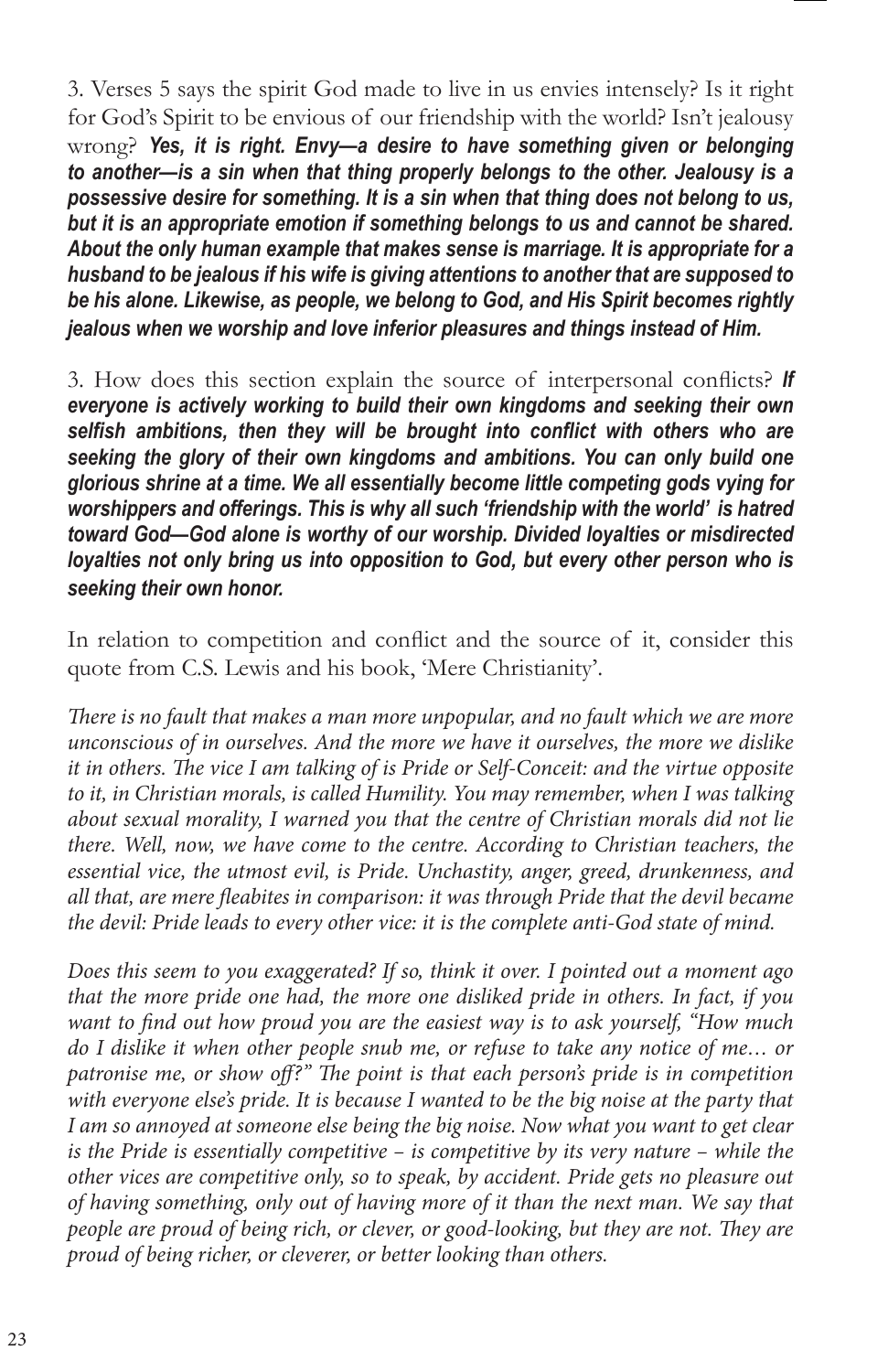4. Look at verses 7-10. How does James urge people who are guilty of such 'friendship with the world' to respond? Describe the specifics.

*1. Submit yourself to God (7). Lay off building your own Kingdom—acknowledge His rightful authority.*

*2. Resist the Devil (7). This is a spiritual struggle—recognize the real enemy who promotes 'friendship with the world' as his battle strategy! Amazing the scripture says the Devil will flee if we resist him – not because of our power, but because of God's power.*

*3. Draw near to God / cleanse your hands/ purify your hearts (8) – Seek communion with God. The picture is similar to Old Testament Priests approaching God in his holiness. They cleanse their hands (stop doing external sinful deeds) and they purify their hearts (recognize that sin is not merely outward, but a condition of our heart, a choosing to love and worship things inferior to God in His excellence and glory and beauty.*

*4. Be wretched, mourn and weep—change your laughter to mourning / joy to gloom / humble yourself before the LORD (9) – When we recognize that we have been far from God, it is appropriate to be full of sorrow. The laughter here described is a satisfied laughter that does not see its need for God or His grace – the contrast is to humble ourselves. James says when we do this, God Himself will lift us up. Our restored hope and joy will be solid and grounded in Him, rather than the clueless*  laughter of a drunken man, which gives way to hangovers and a thousand other *consequences.*

5. Consider verses 11-12. As a further remedy to prevent quarrels between them, James urges them plainly to not speak evil against one another. He then backs up that command with this reason: 'The one who speaks against a brother or judges his brother speaks evil against the law and judges the law.' So we cannot speak evil against our brother without judging the law. Where is the connection? How is it that speaking evil against our brother is a judging of the law? *The law commands that we are to love our neighbor as ourselves (Leviticus 19:19). How do we love ourselves? We love ourselves faithfully, constantly, unconditionally, warts and all. If we do not submit to the law to love our neighbors as ourselves, then we have declared that the law is wrong. We have decided in our minds which laws are right to follow, and which are not. That is what he means that we have become 'not a doer of the law, but a 'judge'. If we do that, we have taken God's place (12a), for we have no right to decide which of our neighbors we love and which we do not. We are commanded to love all men.*

**Business Block:** How does loyalty to God and His Kingdom enable you to avoid quarrels with others?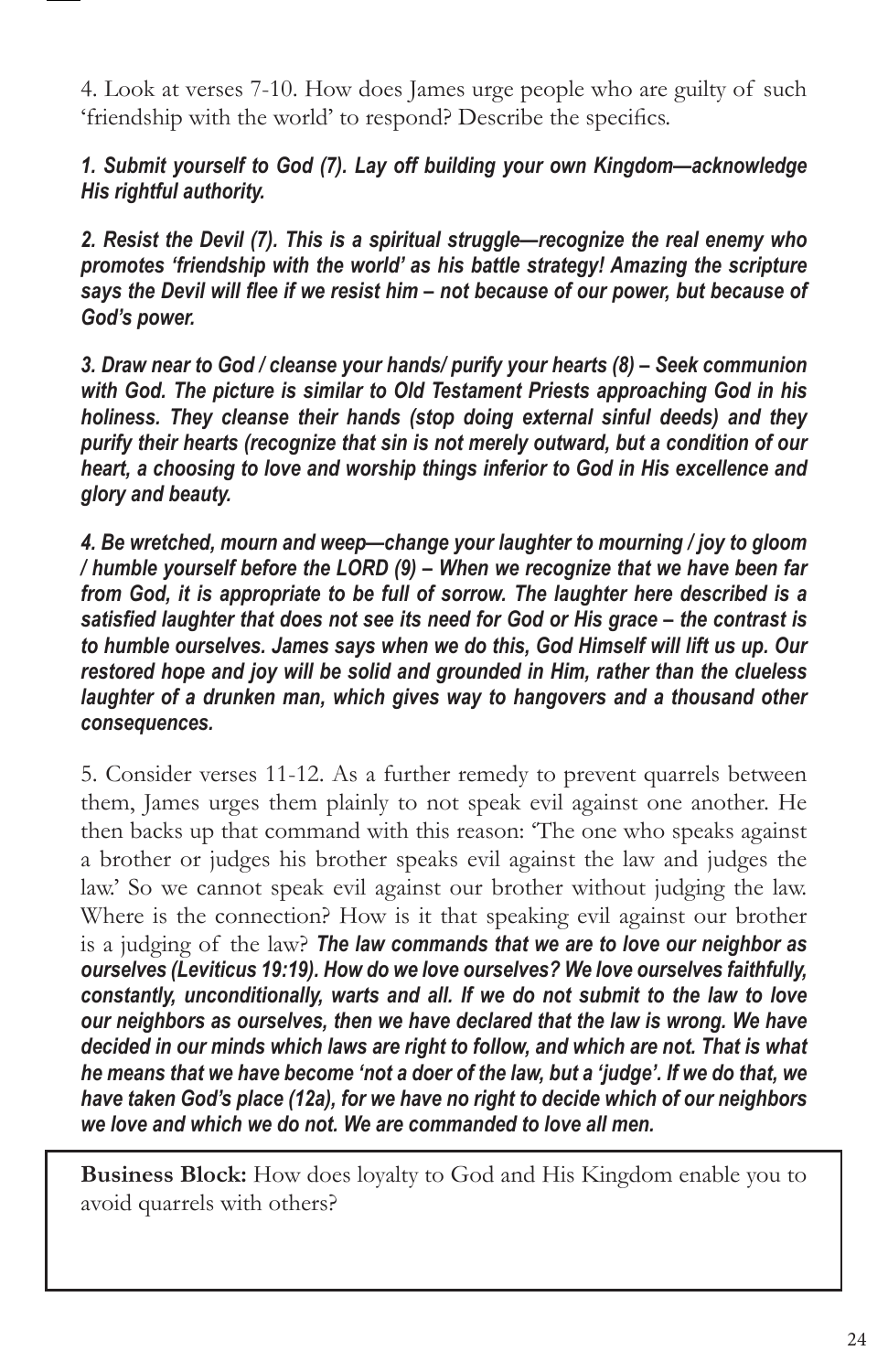#### **James: The Shape of True Faith**

Lesson 9: Plans, Wealth, Patience and Humility (4:13-5:12)

*13 Come now, you who say, "Today or tomorrow we will go into such and such a town and spend a year there and trade and make a profit"—14 yet you do not know what tomorrow will bring. What is your life? For you are a mist that appears for a little time and then vanishes. 15 Instead you ought to say, "If the Lord wills, we will live and do this or that." 16 As it is, you boast in your arrogance. All such boasting is evil. 17 So whoever knows the right thing to do and fails to do it, for him it is sin.*

*Come now, you rich, weep and howl for the miseries that are coming upon you. 2 Your riches have rotted and your garments are moth-eaten.3 Your gold and silver have corroded, and their corrosion will be evidence against you and will eat your flesh like fire. You have laid up treasure in the last days. 4 Behold, the wages of the laborers who mowed your fields, which you kept back by fraud, are crying out against you, and the cries of the harvesters have reached the ears of the Lord of hosts. 5 You have lived on the earth in luxury and in self-indulgence. You have fattened your hearts in a day of slaughter. 6 You have condemned and murdered the righteous person. He does not resist you.*

*7 Be patient, therefore, brothers, until the coming of the Lord. See how the farmer waits for the precious fruit of the earth, being patient about it, until it receives the early and the late rains. 8 You also, be patient. Establish your hearts, for the coming of the Lord is at hand. 9 Do not grumble against one another, brothers, so that you may not be judged; behold, the Judge is standing at the door.* <sup>10</sup> As an example of *suffering and patience, brothers, take the prophets who spoke in the name of the Lord. 11 Behold, we consider those blessed who remained steadfast. You have heard of the steadfastness of Job, and you have seen the purpose of the Lord, how the Lord is compassionate and merciful.*

*12 But above all, my brothers, do not swear, either by heaven or by earth or by any other oath, but let your "yes" be yes and your "no" be no, so that you may not fall under condemnation.*

James 4:13-5:12 (ESV)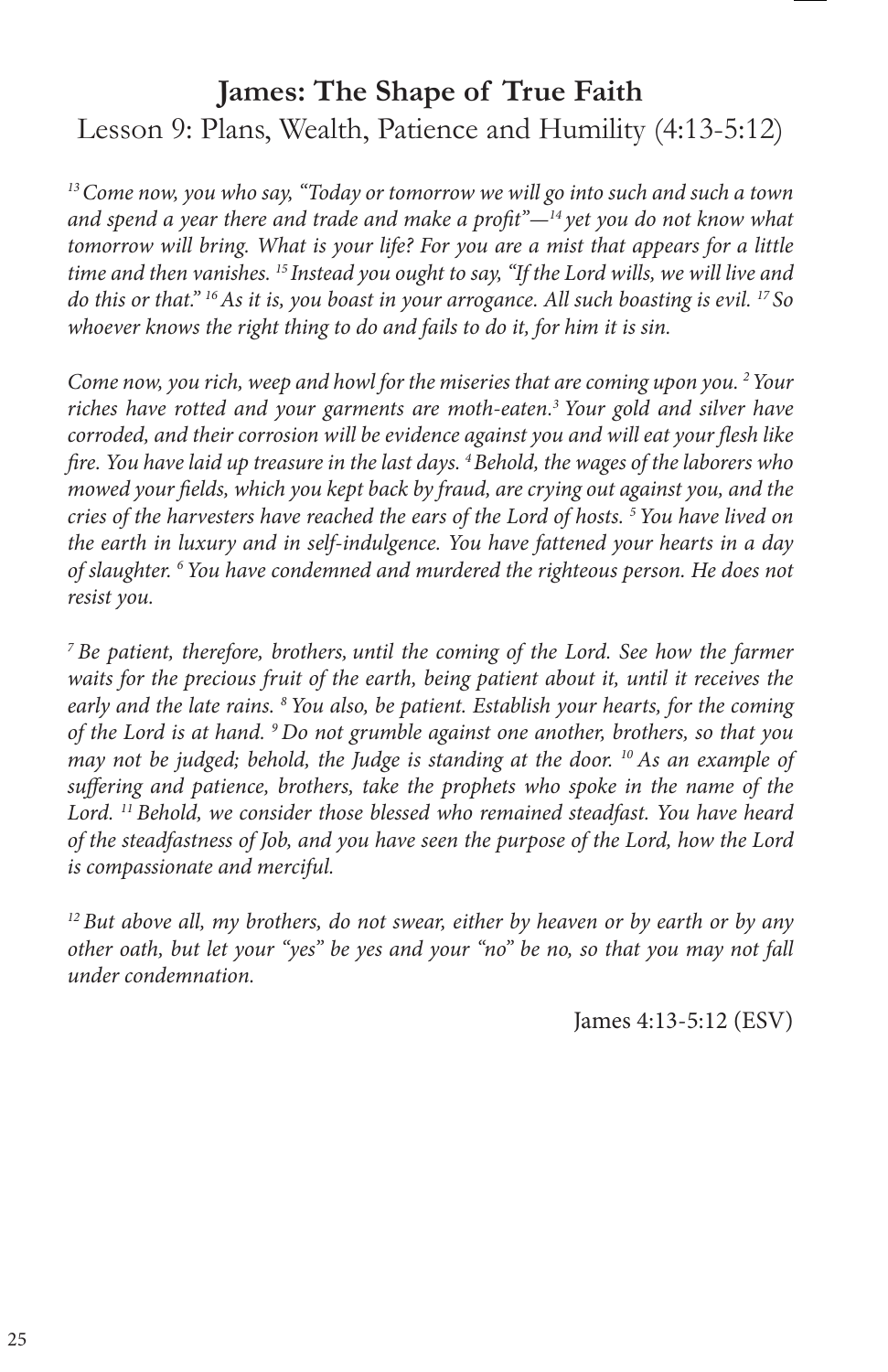Pride is the common theme in this section. Those who have pride, and those who have been the victim of the pride of others. The solution to all is given.

1. Look at verses 13-17. a) Describe what is wrong with the business mindset in verse 13. *2. Resist the Devil (7). This is a spiritual struggle—recognize the real enemy who promotes 'friendship with the world' as his battle strategy! Amazing the scripture says the Devil will flee if we resist him – not because of our power, but because of God's power.*

b) How do verses 14 & 16 describe the error of verse 13? *v.14—Try as we might, we do not know the future. Likewise, our lives are so short and uncertain that they could be compared to a vapor.*

*v.16—Here the mindset of verse 13 is plainly described as boasting, and as such, it is evil. We are taking God for granted and acting as if we are in control and not Him.*

c) What is the better mindset described in verse 15? *'If the Lord wills, we will live and do this or that.' God does not like to be assumed or taken for granted. As we make our plans, we should always openly acknowledge to ourselves and others that God's prerogatives belong to Him, and all our lives are always subject to His will and plan.*

d) How does verse 17 connect to all this? *Verse 17 explains that, if we are aware of the right way to talk and think about our lives and work, we should actually do it! Otherwise, we commit a sin of omission by leaving God out of the conversation.*

**Business Block:** How would you apply this mindset of humility and submission to God's will into a Business plan or strategic planning discussion? Do a 'what if' from the perspective of your vocation.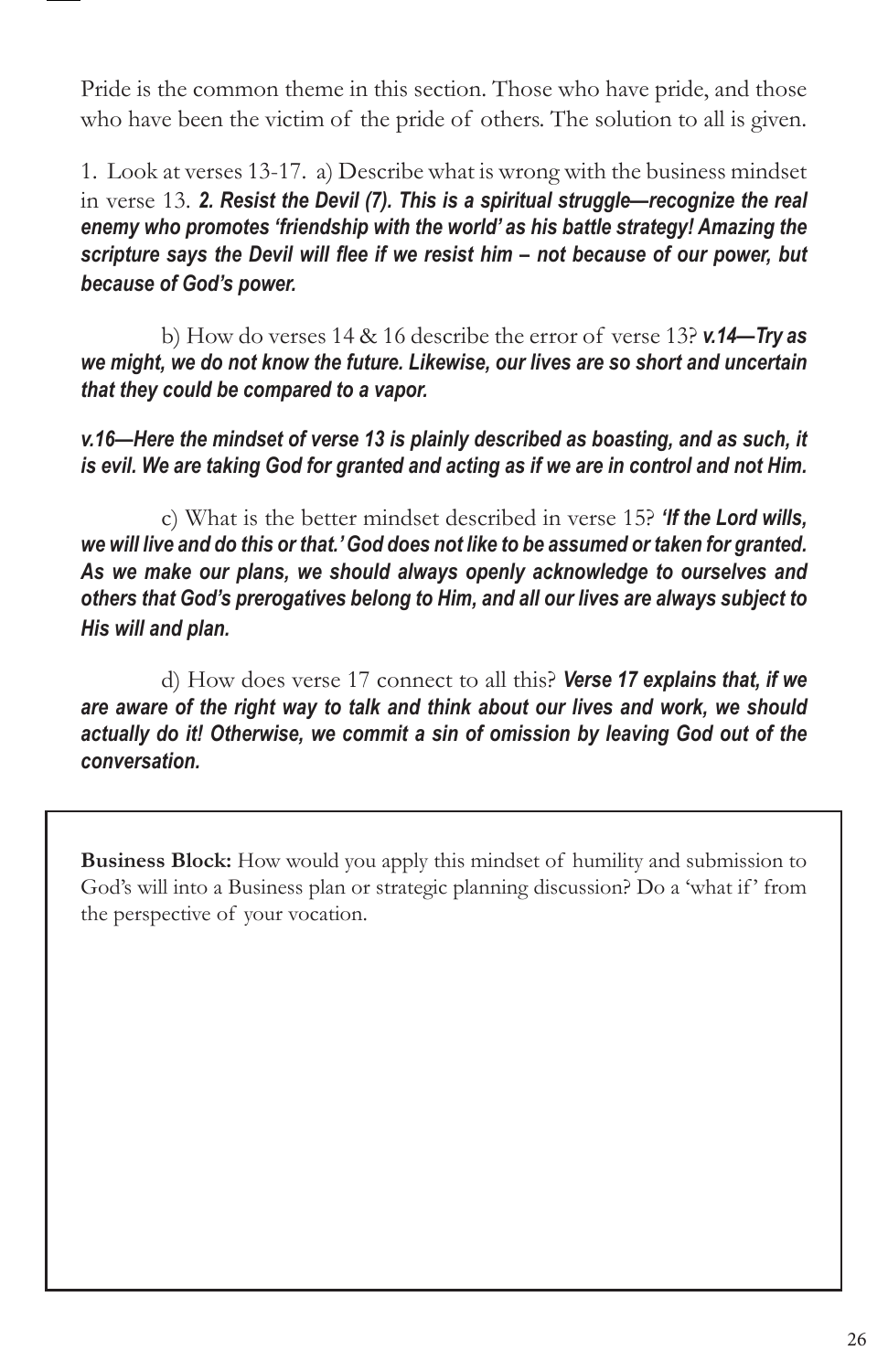#### **Read James 5:1-6.**

**Study Note:** This section is very much like an Old Testament 'woe' passage. It was common for prophets to clearly condemn sinful practices and warn of impending condemnation. (Examples: Isaiah 5:8-12, 18-23. Amos 4:1-2) Always implicit in these condemnations is the idea that, if you find the condemnation describing you, then you would humble yourself and repent of the sins described. If any wealthy Christians (or perhaps non-Christians in their midst) see themselves thus described, they would recognize their sin of victimizing the poor and repent.

2. There is always a reason and an order to scripture. How does this section, 5:1-6 relate to the previous passage in 4:13-17? *James 5:1-6 describes wealthy businessmen*  who have conducted their business without considering God. They have forgotten *that God is a just judge, and they have neglected their duty to love their neighbor as a result. This 'God forgetfulness' (or practical atheism) is the same attitude exhibited by the person who presumptuously assumes profits and business success without acknowledging God as the giver (4:13). We must remember God is present at every conversation and deal and decision we make. We will answer to Him, not to men for how we have conducted ourselves.* 

3. How does the previous section in 5:1-6 encourage the people addressed in 5:7-11? *The poor who are being oppressed are encouraged to have hope it God's deliverance,*  and thus to be patient in their sufferings. Even if wicked men seem to continually rig *the contest so as to take advantage of the poor, God knows what is happening. He is the Judge, and He will make things right in His time. God knows what happens to the poor, and in His Court, they will find justice. This is why they can endure patiently.* 

4. What are some of the illustrations and references in 5:7-11 that James uses to strengthen his case that we remain hopeful in our suffering? *1. The patience of the*  farmer, who waits for the early rains (which cause the plant to sprout out of the ground) *and the late rains (which cause the crop to grow ripe and the fruit its fullness) 2. The endurance of the prophets (10) 3. The patience of Job (11).*

5. Just as the rich and powerful are tempted to pride, there are temptations in suffering as well. What is the temptation which James gently warns of in verse 9? How is this similar to the temptation of the proud businessman warned of in 4:13-16? *James warns those who are suffering affliction not to grumble in their hardship. The idea is that, as one grumbles, they grow angry at the feeling no one cares about the injustice they are experiencing. This is similar to the temptation of the proud businessman in 4:13-16, because in both cases, the individual is forgetting to account for God and His activity in their situation.*

6. James 5:12 says we should not swear, but let our 'yes be yes and our no, no.' (Which hearkens back to Jesus' words in Matthew 5:33-37) How does this command not to swear connect to humility? *There is a certainty implied in swearing to something, which implies that the final decision lies with us. Both this passage and the Matthew passage are not forbidding the taking of lawful oaths (such as in marriage or as a witness in a court of law), rather this is calling to mind how we think about things, always remembering the final outcome and decision in all matters rests in God's hands.*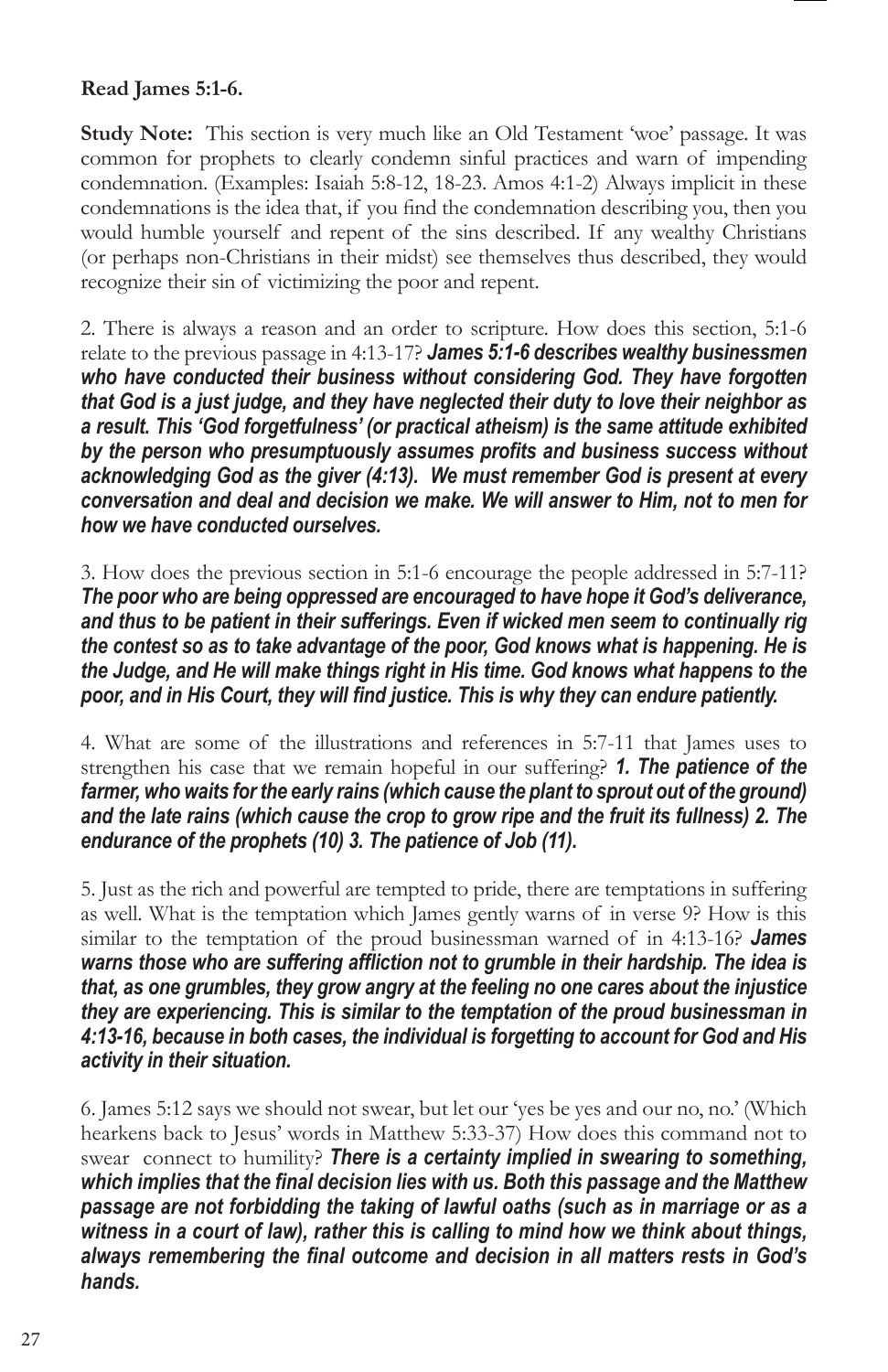## **James : The Shape of True Faith** Lesson 10: The Walk of Faith – Together (5:13-5:20)

*13 Is anyone among you suffering? Let him pray. Is anyone cheerful? Let him sing praise. 14 Is anyone among you sick? Let him call for the elders of the church, and let them pray over him, anointing him with oil in the name of the Lord. 15 And the prayer of faith will save the one who is sick, and the Lord will raise him up. And if he has committed sins, he will be forgiven. 16 Therefore, confess your sins to one another and pray for one another, that you may be healed. The prayer of a righteous person has great power as it is working. 17 Elijah was a man with a nature like ours, and he prayed fervently that it might not rain, and for three years and six months it did not rain on the earth. 18 Then he prayed again, and heaven gave rain, and the earth bore its fruit.*

*19 My brothers, if anyone among you wanders from the truth and someone brings him back, 20 let him know that whoever brings back a sinner from his wandering will save his soul from death and will cover a multitude of sins.*

James 5:13-20 (ESV)

In this final section, James encourages believers with practical illustrations of what the life humbly submitted to God looks like.

1. What do the activities in 5:13-16 all have in common? *Prayer (13), Praise (13), Anointing of the Sick (14) and confession (16) are all activities which acknowledge and promote conscious communion with God.* 

2. How does these activities relate to the previous lesson from James 4:13-5:12? *Whereas the previous lesson reflected a lot on our need for humility and acknowledgment of God, these activities are the practical application of and submission to God's authority. Humility is recognizing our rightful place, and giving God His.*

**Study note:** Anointing of oil was a part of the process of caring for a sick person. The elders of the church would come to the sick person, anoint (dab oil on their forehead or wrists as a picture of the blessing of the Holy Spirit), and pray for them. They would always give the person an opportunity to make confession of sin, either in recognition that they may be guilty of some sin which is responsible for the sickness, or that they may soon die and want to keep short accounts with God.